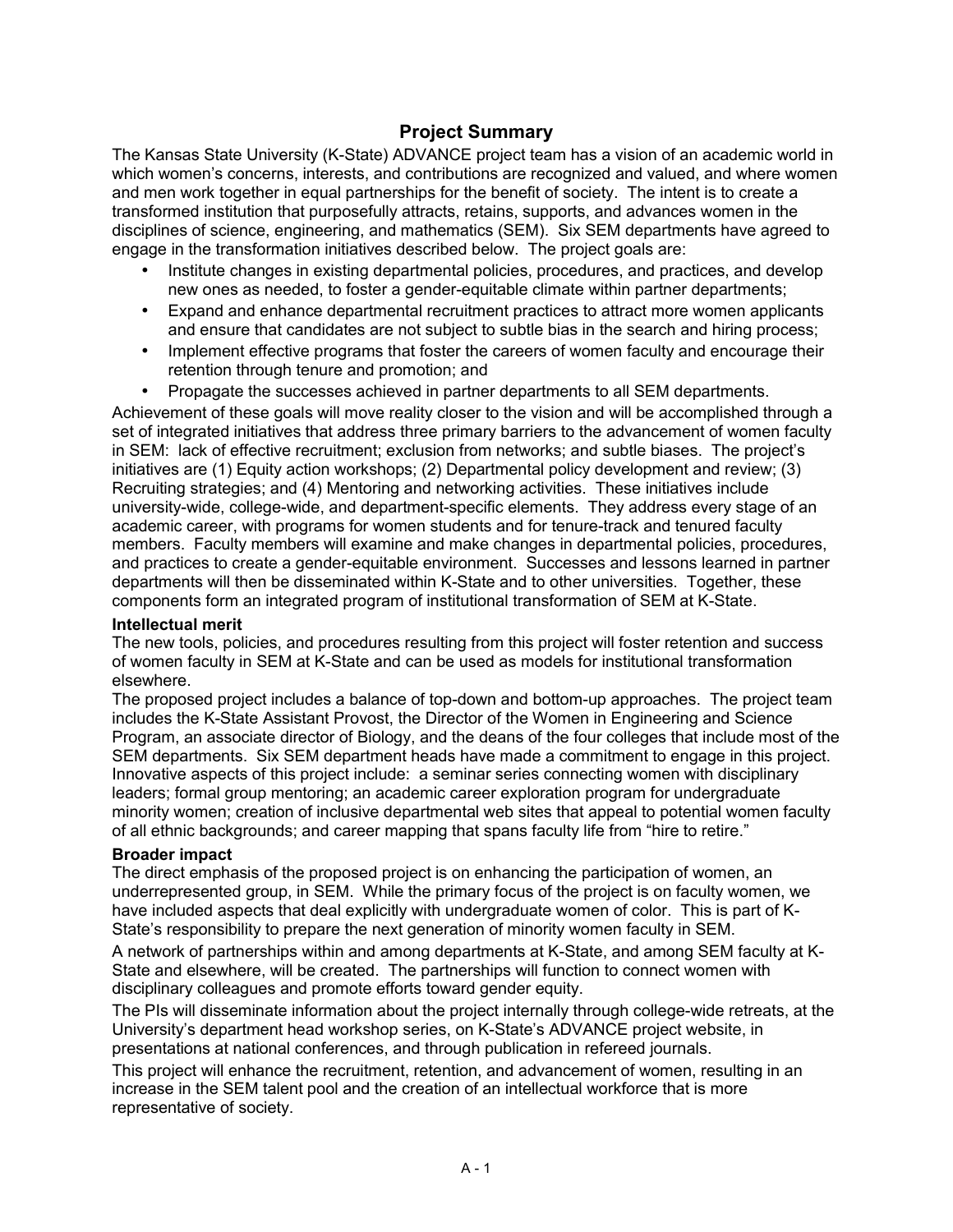# **TABLE OF CONTENTS**

For font size and page formatting specifications, see GPG section II.C.

| <b>Section</b> |                                                                                                                                                                                                                                                           | Total No. of<br><b>Pages in Section</b> | Page No.*<br>(Optional)* |
|----------------|-----------------------------------------------------------------------------------------------------------------------------------------------------------------------------------------------------------------------------------------------------------|-----------------------------------------|--------------------------|
|                | Cover Sheet for Proposal to the National Science Foundation                                                                                                                                                                                               |                                         |                          |
| A              | Project Summary (not to exceed 1 page)                                                                                                                                                                                                                    | 1                                       |                          |
| В              | <b>Table of Contents</b>                                                                                                                                                                                                                                  | 1.                                      |                          |
| C              | Project Description (Including Results from Prior<br>NSF Support) (not to exceed 15 pages) (Exceed only if allowed by a<br>specific program announcement/solicitation or if approved in<br>advance by the appropriate NSF Assistant Director or designee) | 15                                      |                          |
| D              | <b>References Cited</b>                                                                                                                                                                                                                                   | 3                                       |                          |
| Е              | Biographical Sketches (Not to exceed 2 pages each)                                                                                                                                                                                                        | 14                                      |                          |
| F              | <b>Budget</b><br>(Plus up to 3 pages of budget justification)                                                                                                                                                                                             | 14                                      |                          |
| G              | <b>Current and Pending Support</b>                                                                                                                                                                                                                        | $\overline{7}$                          |                          |
| H              | Facilities, Equipment and Other Resources                                                                                                                                                                                                                 | $\overline{2}$                          |                          |
| L              | Special Information/Supplementary Documentation                                                                                                                                                                                                           | 21                                      |                          |
| J              | Appendix (List below.)<br>(Include only if allowed by a specific program announcement/<br>solicitation or if approved in advance by the appropriate NSF<br><b>Assistant Director or designee)</b>                                                         |                                         |                          |

Appendix Items:

\*Proposers may select any numbering mechanism for the proposal. The entire proposal however, must be paginated. Complete both columns only if the proposal is numbered consecutively.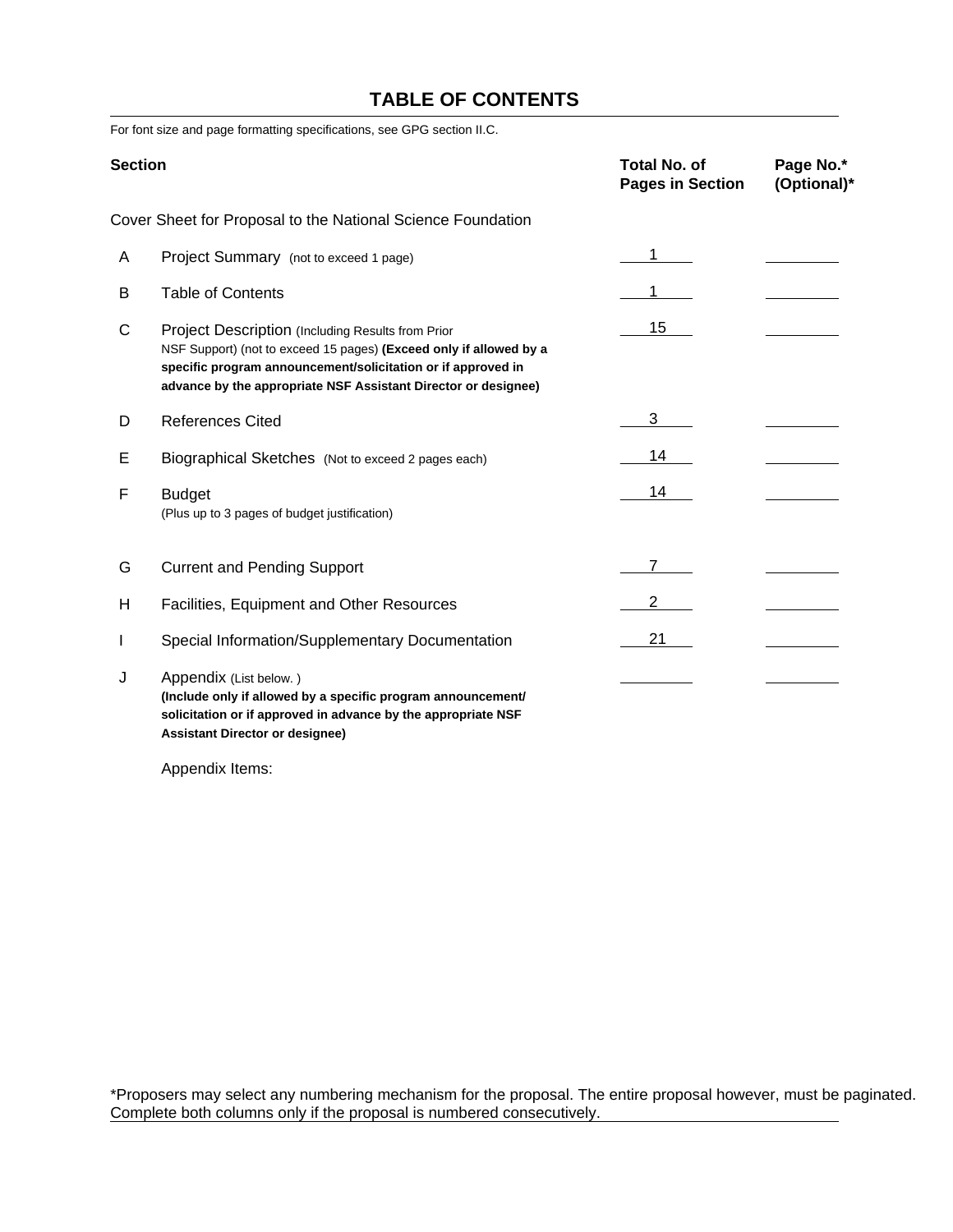### **C. PROJECT DESCRIPTION**

### **I. Introduction**

Imagine an academic world in which womenís concerns, interests and contributions are recognized and valued, and where women and men work together in equal partnerships for the benefit of society. This is the vision of Kansas State University's ADVANCE project team. The reality we must address is that women are underrepresented among the faculty in every science, engineering, and mathematics (SEM) department at Kansas State University (K-State), and some SEM departments have no women faculty at all. We want to create a transformed institution that purposefully attracts, retains, supports and advances women in SEM disciplines. K-State's strategic plan sets forth priorities that will help the university move into the 21<sup>st</sup> century. Diversity is centrally embedded in this strategic plan as one of nine specific themes. Therefore, our ADVANCE project will build upon and work in concert with existing university efforts to move reality toward our vision. We want K-State to be known as an institution where women thrive.

Our project goals are: 1) to institute changes in existing departmental policies, procedures and practices to foster a gender-equitable climate; 2) expand and enhance departmental recruitment practices to attract more women applicants and ensure that candidates are not subject to subtle bias; 3) implement effective programs that foster the careers of women faculty and encourage their retention through tenure and promotion; and 4) propagate the successes to all SEM departments.

Our institutional transformation project consists of four components: equity action workshops, departmental policy development and review, recruiting strategies, and mentoring and networking programs. These components will work synergistically to achieve our goals.

A key feature of our project is the strong commitment of the four deans of the colleges in which SEM departments are primarily found: Terry King, Engineering; Stephen White, Arts and Sciences; Marc Johnson, Agriculture; and Ralph Richardson, Veterinary Medicine. These deans serve as co-PIs or Senior Personnel on this proposal. The enthusiastic support of K-State's central administration is demonstrated by the letters from President Jon Wefald and Provost James Coffman.

Our ADVANCE project team is intensely committed to gender equity, and team members have worked effectively together in the past on a variety of successful initiatives. Assistant Provost Ruth Dyer (PI of this proposal) is the senior advisor to the Provost on gender issues. As chair of the universityís Equity Issues Committee, she recently led the faculty salary study and the development of an equity toolkit that all units on campus can use. Dr. Suzanne Franks (co-PI), founding Director of the Women in Engineering and Science Program (WESP), has implemented two highly successful mentoring programs for under-graduate and graduate women, initiated a summer workshop for high school girls, and established the WESP Distinguished Lecture Series. Dr. Beth Montelone (co-PI), Associate Director of Biology, is a founding member of the K-State chapter of the Association for Women in Science and is the principal investigator of one of K-State's NSF-funded Program for Gender Equity projects (with Dyer and Franks). Dean Terry King and Dean Stephen White (co-PIs) led the effort to establish WESP as a joint program of their colleges. Dean Ralph Richardson (Senior Personnel) is a member of the Association for Women Veterinarians and has led discussions in his college on issues facing women faculty (with Dyer, Franks and Montelone). Dean Marc Johnson (Senior Personnel) was a member of the K-State Equity Issues Committee (with Dyer) and has created a college-level office to address diversity issues in agriculture.

Our project team has identified specific gender equity issues in each of the SEM colleges. We have developed an integrated plan to address these issues, and we are eager to implement our plan.

#### **II. Current Status of Women at K-State**

In this section, we describe a number of studies, programs and projects at K-State undertaken to address gender and diversity issues. These efforts have provided the essential baseline data and laid the groundwork for the institutional transformation project we propose herein. In addition, Dr. Myra Gordon, K-Stateís Associate Provost for Diversity and Dual Career Development, will conduct a university-wide climate survey over the 2002-2003 academic year. The survey results will be used to shape various aspects of our proposed project.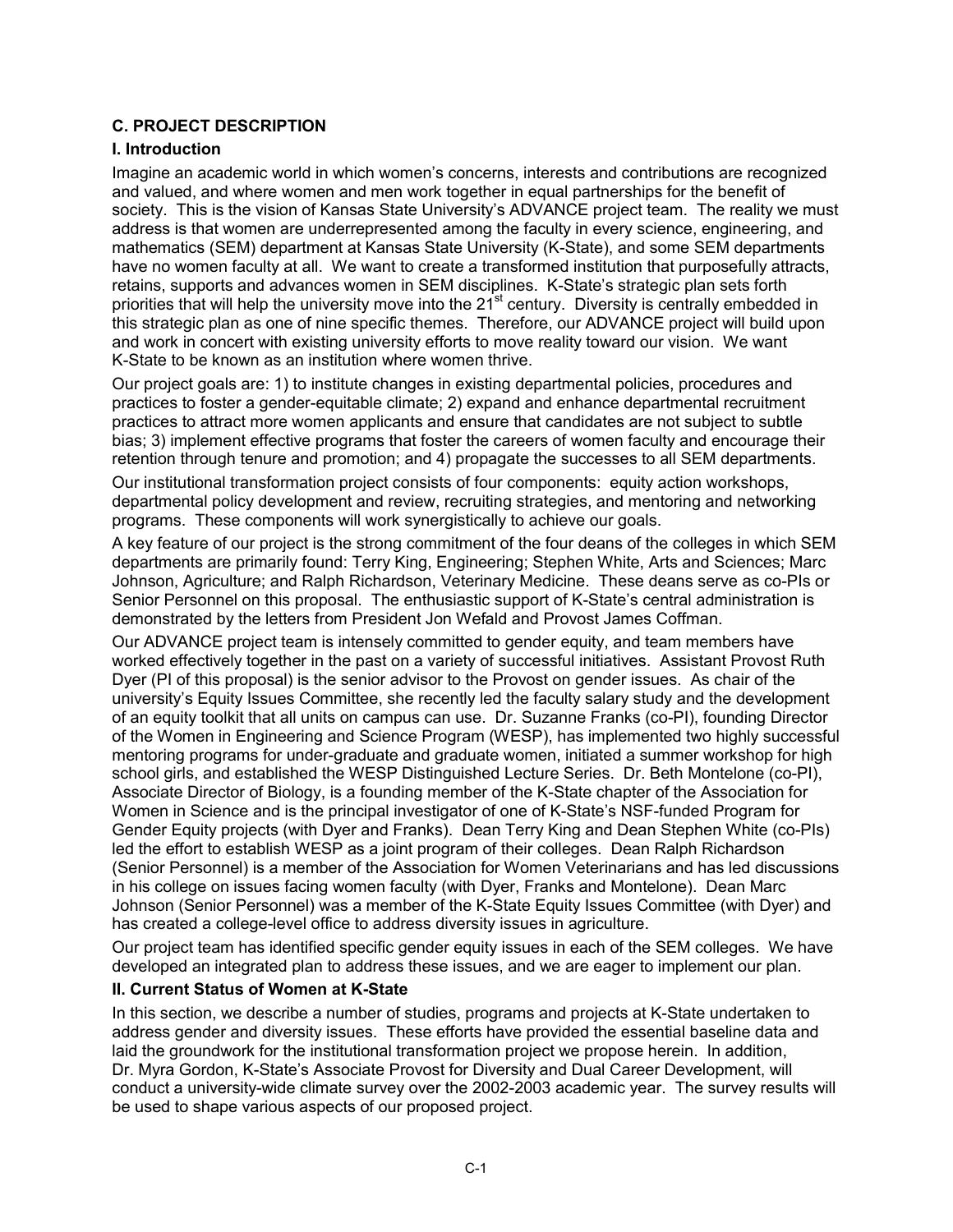### **University-Wide Diversity Programs**

K-State's central administration has taken a proactive approach to identifying and addressing equity issues and has sent a clear signal that K-State is serious about creating an inclusive community.

- Equity Issues Committee.
	- − *General*: Appointed by the Provost in 1999 to study faculty salaries and other equity issues.
	- − *Problem*: Determine if statistically significant inequities existed in salary between male and female faculty or between minority and non-minority faculty; develop equity issues toolkit.
	- − *Solution*: Initial study of FY99 faculty salaries identified small, but statistically significant, differences in male and female faculty salaries university-wide as an issue to be addressed. Analysis of salary by rank showed largest differences at full professor. Committee recommended similar studies on a bi-annual basis to maintain equity, and in 2002, recommended (1) university-wide administration of assessment tools to determine areas of concern regarding equity issues, (2) sharing survey results with members of appropriate campus units, and (3) incorporating actions taken by central and departmental administrators to address issues of concern as part of their annual and five-year evaluations.
	- − *Outcome*: Department heads were asked to review achievement records of women faculty with salaries outside a specified salary range, make appropriate salary adjustment, or explain why adjustment was not warranted. Follow-up study of FY01 faculty salaries did not find a statistically significant difference in male and female faculty salaries university wide. Committee developed an equity issues toolkit containing institutional data, assessment tools, and resource materials, available online: http://www.ksu.edu/academicservices/equitytoolkit.
- Retention Study.
	- − *General*: A university-wide study was conducted in 1999.
	- − *Problem*: Ascertain if gender differences exist in retention.
	- − *Solution*: Conduct self-study on relationship between gender and retention.
	- − *Outcome:* Self-study revealed gender inequities in retention as a problem to be addressed. Status of all individuals in yearly cohorts, six academic years after the year of hire, is shown in Table I for faculty hired in 1989-90 through 1995-96. Male faculty tenured in each cohort is relatively constant at ~65%; female faculty tenured in each cohort fluctuates widely, between 33% and 79%. In the 27 SEM departments, trends are similar for males and females, with overall retention rate since 1989 of 59% for men, 50% for women. Identified need for strategies that provide a climate for women faculty leading to increased retention.

| Year of hire | # of hires |    |          | # receiving tenure |   |   |   | # denied<br>reappointment    | # resigned |    |  |
|--------------|------------|----|----------|--------------------|---|---|---|------------------------------|------------|----|--|
|              | M          | F  | M        | F                  | M | F | M | F                            | M          | F  |  |
| 1989-90      | 62         | 13 | 39 (63%) | 8(62%)             |   |   | 1 |                              | 22         | 5  |  |
| 1990-91      | 64         | 29 | 43 (67%) | 11 (38%)           | 2 |   | 3 | 3                            | 16         | 15 |  |
| 1991-92      | 60         | 20 | 37 (62%) | 10 (50%)           | 5 | 2 | 3 | 1                            | 15         | 7  |  |
| 1992-93      | 34         | 14 | 22 (65%) | 11 (79%)           |   |   | 1 | 1                            | 11         | 2  |  |
| 1993-94      | 36         | 15 | 24 (67%) | 5(33%)             |   |   | 1 | $\qquad \qquad \blacksquare$ | 11         | 10 |  |
| 1994-95      | 33         | 16 | 21 (64%) | 12 (75%)           |   |   | - | 1                            | 12         | 3  |  |
| 1995-96      | 33         | 17 | 23 (70%) | (65%)<br>11        |   |   | 1 | $\overline{\phantom{0}}$     | 9          | 6  |  |

• Office of Diversity and Dual Career Development (DDCD).

− *General*: Established in 1990; known as Multicultural Affairs prior to 1996.

− *Problem*: Need to increase retention of faculty, staff and students of color and address challenges implicit in dual-career hires.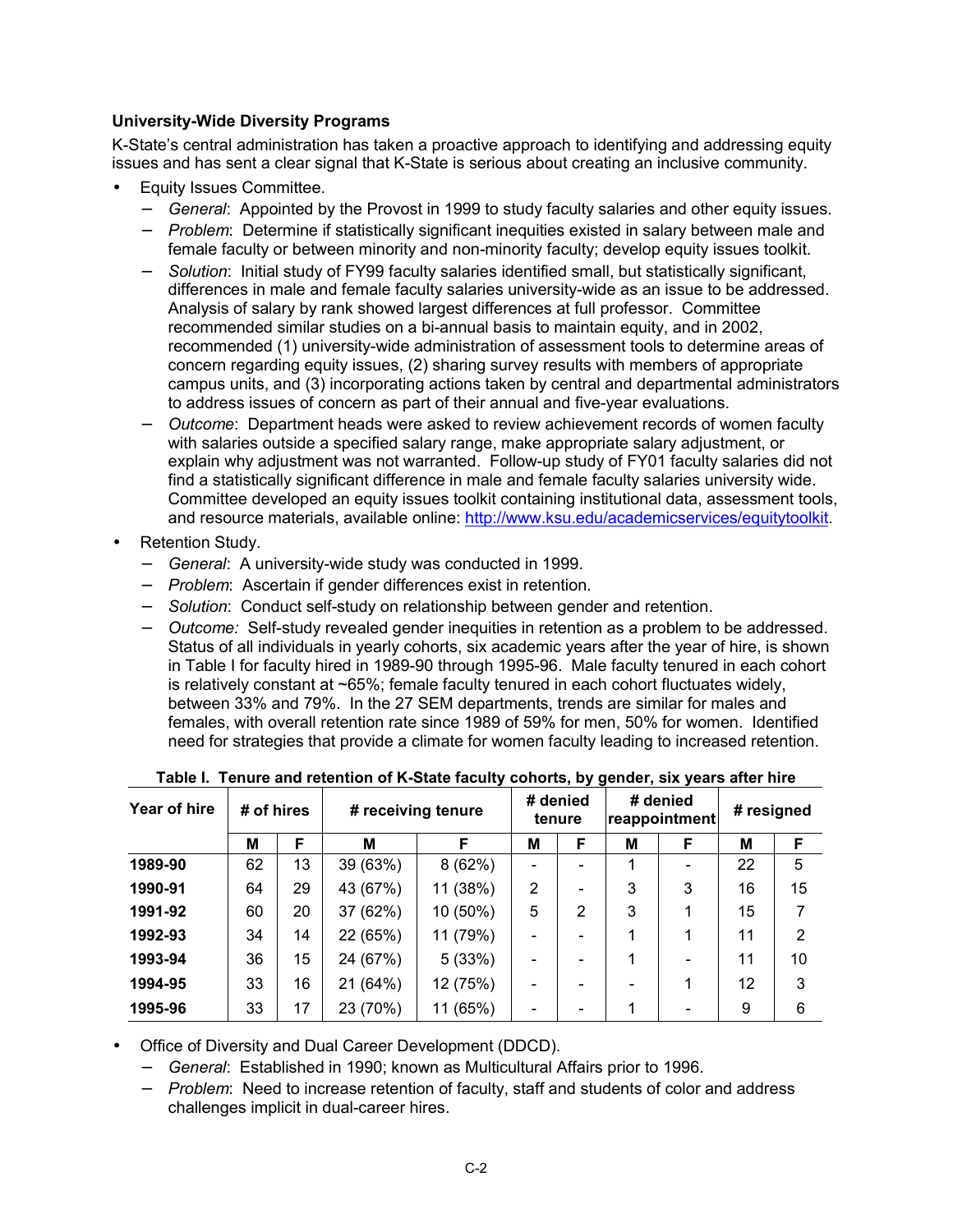- − *Solution*: Creation of unit reporting directly to the Provost to work with all sectors of the University to enhance racial/cultural diversity and create a campus environment that fosters both academic excellence and appreciation of diversity. Work collaboratively with deans and department/unit heads to broker solutions to dual-career hires.
- − *Outcome*: Faculty, staff, and students of color have a voice in central administration. Partners of faculty members seeking employment are provided with information, referrals, networking and advocacy. DDCD was instrumental in creating the Dow Diversity Partnership. This partnership provides scholarships; established the Dow Multicultural Research Center; endowed the director's position for the Multicultural Engineering Program (MEP); and funded WESP summer science and engineering workshop for high-school girls.
- Task Force on Women Faculty.
	- − *General*: Appointed in 1997 by the Provost to consider issues facing women faculty.
	- − *Problem*: General feeling of dissatisfaction and lack of recognition among women faculty.
	- − *Solution*: Study the achievements of KSU women faculty, gather gender-based strategic action plans from other institutions, and make recommendations on a specific university-wide plan of action to assist women faculty in fulfilling their potential.
	- − *Outcome*: Task force report identified specific recommendations for the Provost [23], which include encouraging the establishment of mentoring programs; naming of a Senior Advisor for Gender Issues (the P.I. of this proposal); and holding deans and department heads responsible for increasing gender diversity. Each college has appointed diversity committees, charged to address gender issues and faculty diversification.
- **Provost's Lecture Series.** 
	- − *General:* Established in 1995.
	- − *Problem:* Need for fresh perspectives on national and local academic issues.
	- − *Solution:* Creation of university-wide lecture series featuring nationally known speakers and on-campus experts to address topics of importance in higher education. One to two lectures each year are devoted to addressing gender and diversity issues.
	- − *Outcome:* Lively campus forum for discussion and debate on issues that impact academic environment. Average attendance 100+ administrators, faculty and staff; lectures available on tape and cable TV. Recent participants include Allan Johnson, author of The Gender Knot [22], and Virginia Valian, author of Why So Slow? The Advancement of Women [44].

### **Programs for Women and Minorities in SEM**

K-State also recognizes that the SEM fields present unique challenges for members of underrepresented groups. Several programs exist to foster their inclusion and success.

- K-State Mentoring Program for Women and Minorities in the Sciences and Engineering [30].
	- − *General*: Established in 1993 and continued in 1995 with funds from the Sloan Foundation; full funding assumed by the university in 1999.
	- − *Problem*: Retention of women and minority faculty in SEM.
	- − *Solution*: Creation of broad-based program to match tenure-track women and/or minority faculty with mentor in discipline and provide flexible funding to support initiation of research.
	- − *Outcome*: To date: 39 individuals in five K-State colleges received awards (7 minority women, 3 minority men); 27 secured extramural funding; 18 received tenure; two women promoted to full professor within 10 years of hire. Recipient-reported outcomes of funding: "jump-start" research; support of travel, training courses or field research; purchase of equipment. Recipient-reported benefits of mentoring: access to expertise in proposal preparation, information on departmental politics and procedures, tips on setting up and maintaining a research program, and advice on managing instructional and service responsibilities. Recipients attribute individual and program success to customized mentoring relationships ("one size does not fit all") and flexible funding guideline.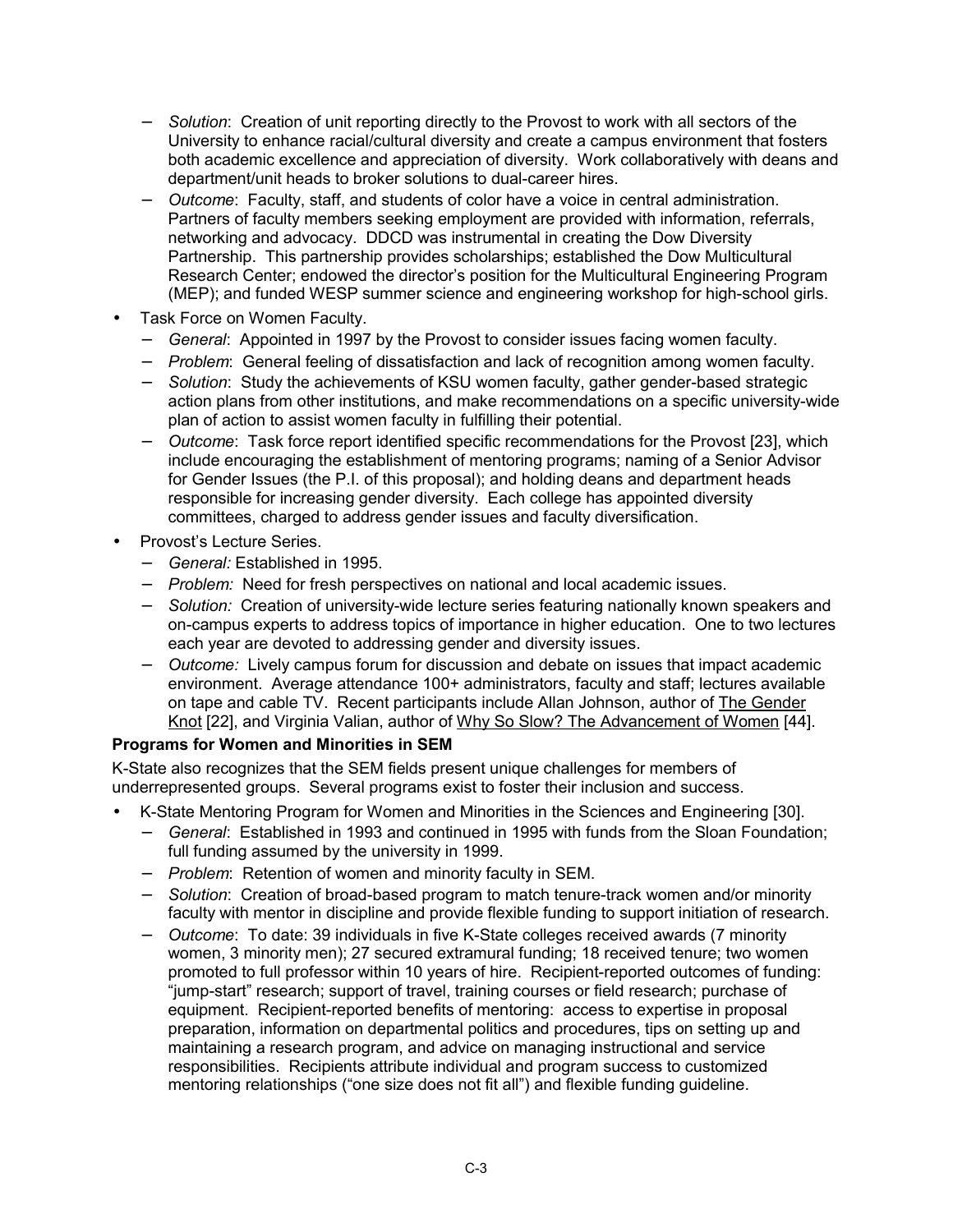- The Women in Engineering and Science Program (WESP).
	- − *General*: Established in 1999 as a joint program between the College of Engineering and the College of Arts and Sciences, with support from the Office of the Provost.
	- − *Problem*: Recruitment and retention of women students in engineering and science.
	- − *Solution*: Creation of program to provide outreach, recruitment, and retention for girls and women from middle school through post-graduate education.
	- Outcome: Established *Women Mentoring Women (WMW)*—peer-mentoring program for first-year women in engineering (initiated with grant support; sustained by corporate support). Preliminary data show increased retention for participants. Membership in *MentorNet* national e-mentoring program for undergraduate and graduate women in SEM; to date, 122 students from 17 majors have participated; funded by Cargill. WESP Distinguished Lecture Series speakers provide women students with mentoring and career advice; funded by SBC.
- The Multicultural Engineering Program (MEP).
	- − *Genera*l: Established in 1977 as a program in the College of Engineering.
	- − *Problem:* Recruitment and retention of students of color in engineering.
	- − *Solution*: Creation of program to provide support base to foster academic and social growth and assist student transition into professional life upon graduation.
	- − *Outcome*: Scholarships for students with 3.0+ GPA; academic, personal, and career advising; tutoring; Multicultural Students Center; mentoring; an engineering orientation class; and multicultural professional engineering societies have all contributed to increase the percentage of undergraduate students of color in engineering from negligible to 7%.

The university-wide initiatives, including DDCD services and the Task Force, Retention Study, and Equity Issues Committee, focused on situations facing all women faculty across the entire university. These efforts, along with the K-State Mentoring Program, have initiated positive change for women faculty, including those in SEM. However, there is a critical need to focus increased attention and effort on gender issues for faculty in the SEM disciplines, as illustrated by the data in Table II.

University-wide, women faculty members comprised 22% of 1011 tenure-track and tenured full-time faculty in the fall of 2001. Table II shows the number of women faculty at each rank in SEM by college. With the exception of Veterinary Medicine, the percentage of women faculty in all SEM departments is significantly lower than the university-wide percentage. There are only 10 full-time women full professors, 6 in the College of Agriculture and 4 in the College of Arts and Sciences. There are 2 women full professors in engineering; however, both hold full-time central administrative appointments and do not have active appointments in the college. Of the 27 SEM department heads, only one is female. Women of color comprise only 2.1% of full-time SEM faculty.

| College                      |                  | # of women faculty by rank<br>(# of minority women by rank)* |       | Total #<br>women | Total # | % women        |  |
|------------------------------|------------------|--------------------------------------------------------------|-------|------------------|---------|----------------|--|
|                              | <b>Assistant</b> | <b>Associate</b>                                             | Full  |                  | faculty | $%$ minority)* |  |
| <b>Agriculture</b>           | 8(1)             | 7(2)                                                         | 6(0)  | 21(3)            | 190     | 11(1.6)        |  |
| Arts & Sciences <sup>+</sup> | 10(3)            | 8(1)                                                         | 4(1)  | 22(5)            | 154     | 14(3.2)        |  |
| Engineering                  | 4(0)             | 3(1)                                                         | 0(0)  | 7(1)             | 106     | 7(0.9)         |  |
| <b>Veterinary Medicine</b>   | 8(2)             | 8(0)                                                         | 0(0)  | 16(2)            | 69      | 23(2.9)        |  |
| Total                        | 30(6)            | 26(4)                                                        | 10(1) | 66 (11)          | 519     | 13(2.1)        |  |

|  | Table II. K-State full-time women SEM faculty, by tenure and rank, as of Fall 2001 |  |
|--|------------------------------------------------------------------------------------|--|
|--|------------------------------------------------------------------------------------|--|

\*Includes Asian/Pacific Islanders, Black, Hispanic, and Native American. K-State includes Asian/Pacific Islanders in statistics on underrepresented minorities; nationally, Asian/Pacific Islander women may be underrepresented, even if Asian/Pacific Islander men are not.

+ Data represent 9 science departments.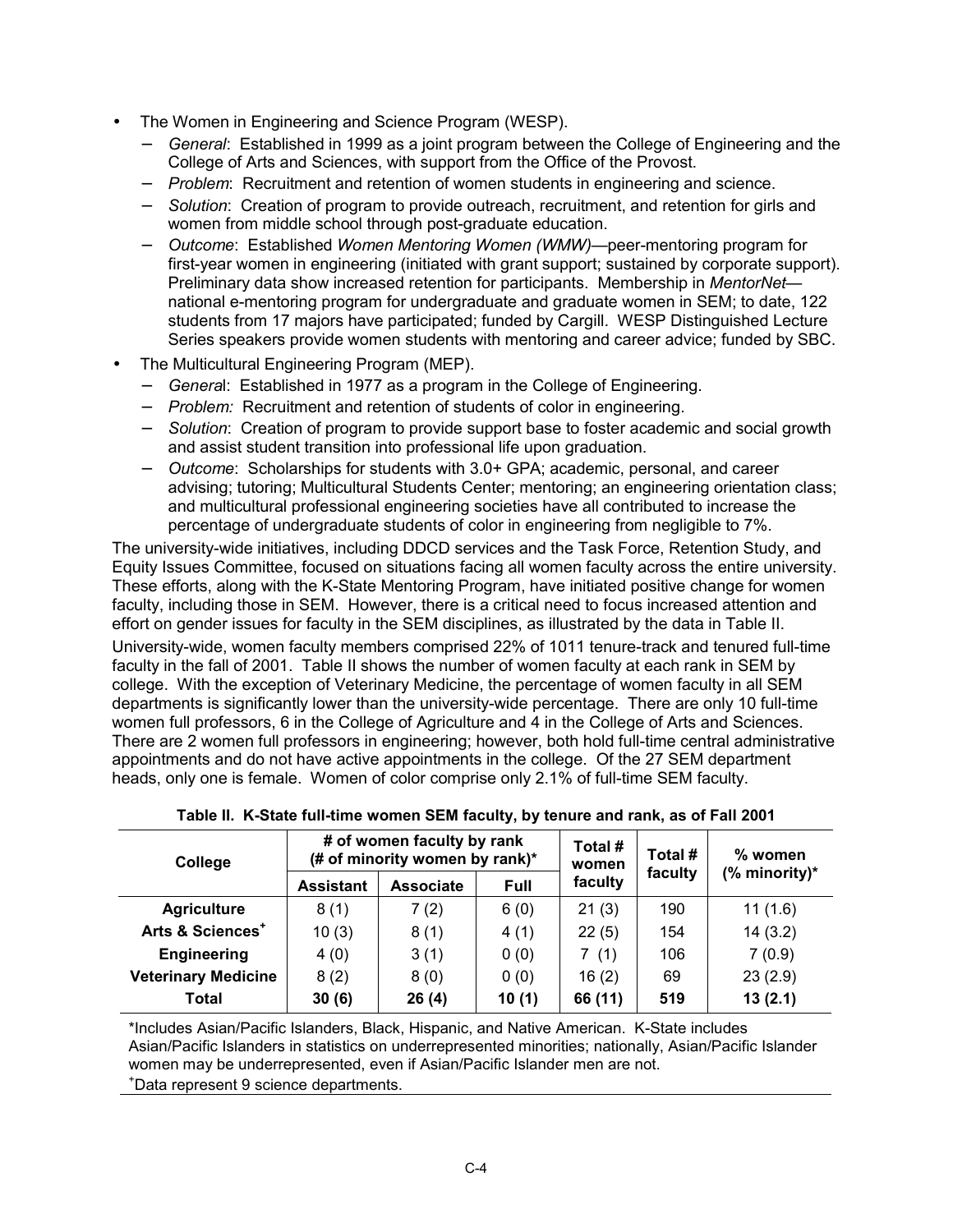#### **Specific Barriers to Women's Advancement at K-State**

In preparing this proposal, the principal investigators met with department heads and faculty from the six partner departments to discuss possible short-term and long-term initiatives. The meetings, informal surveys, and the results of previous university-wide diversity initiatives led to identification of three primary barriers to womenís advancement in SEM fields at K-State. These are:

• Lack of effective recruitment

Effective recruiting refers both to increasing the number of women in the applicant pool and to increasing the acceptance rate for offers extended to women. Search committees must be proactive, not merely "envelope opening committees" [37]. They also must learn to recognize and compensate for any unconscious biases they have as they review candidate credentials and select candidates to interview. Achieving a critical mass of women faculty and department chairs in SEM is necessary to alter the culture and environment that women experience [12, 16, 18, 29, 31]. Efforts to increase the numbers of women in SEM at higher ranks are integrally related to our ability to effectively recruit them initially [37, 44]. Recruitment emerged as a particularly challenging issue for Engineering and Veterinary Medicine. In all four colleges, dual-career issues have arisen.

**Exclusion from networks** 

Typically, male faculty members enjoy a collegial, professional, and informal mentoring network of their peers that facilitates their advancement and creates a sense of community. In contrast, because the numbers of women faculty in SEM are so low, similar networks are not available to them. In addition, women are often excluded from or have difficulty entering existing departmental and college networks, which are predominantly male. This difficulty persists even for women who have achieved tenure [33, 37, 38]. The low numbers of women in the SEM at all ranks, and their exclusion from informal networks, reduce opportunities for women to receive mentoring and advice on university and departmental politics, information about wise choices for service commitments, and the most effective means of establishing a national reputation [17, 28, 34, 36, 41, 43]. Each of these issues arose in conversations with K-State faculty and department heads. Failure to include women in existing departmental networks hampers their individual success and reduces the possible contributions of those women to the success of their departments. As a result, everyone loses.

• Subtle biases

Achieving a critical mass of women faculty and administrators is necessary but not sufficient for institutional transformation. As Kitts states: "Subtle limitations seem to arise from the fact that the architecture of academic science was created by males for a male constituency. The 'rules' are based on a 'male model' of 'doing' science that requires an absolute time commitment from the participator and an aggressively competitive attitude towards peers... [Women] want to participate in and contribute to science, but because science is framed within a system that [women] did not help to build, it does not take [womenís] beliefs, wants, and needs into consideration. [Women] are forced to work in an atmosphere that is incompatible with [their] psyche[s] or get out" [24]. Subtle limitations and unconscious biases play a continuing role even when the numbers of women increase. They constitute a barrier to the entry of women in the first place, and contribute to the higher rates of attrition for women faculty in SEM fields. An informal, anonymous survey of current tenured women faculty at K-State revealed the existence of numerous subtle biases: gender-biased student evaluations of teaching, a mismatch in the value systems of men and women faculty, disproportionate service burdens, and perceptions of male colleagues that women lack ability and/or commitment. Taken together, these factors result in a more difficult road to tenure and a longer time in rank for women at the associate professor level [1-5, 9, 14-16, 18, 21, 24, 33, 35, 40, 42, 44, 45].

These three barriers contribute to an asymmetrically gendered effect on the success of women and men. This is not unique to K-State, but has been documented elsewhere [44, 45]. The asymmetry functions to advantage men and disadvantage women. In the words of Valian, "like interest on capital, advantages accrue; like interest on debt, disadvantages accrue" [45]. Institutional transformation requires a comprehensive effort to create awareness of this asymmetry, actively work to negate its effects, and change policies, procedures and practices to remove it entirely.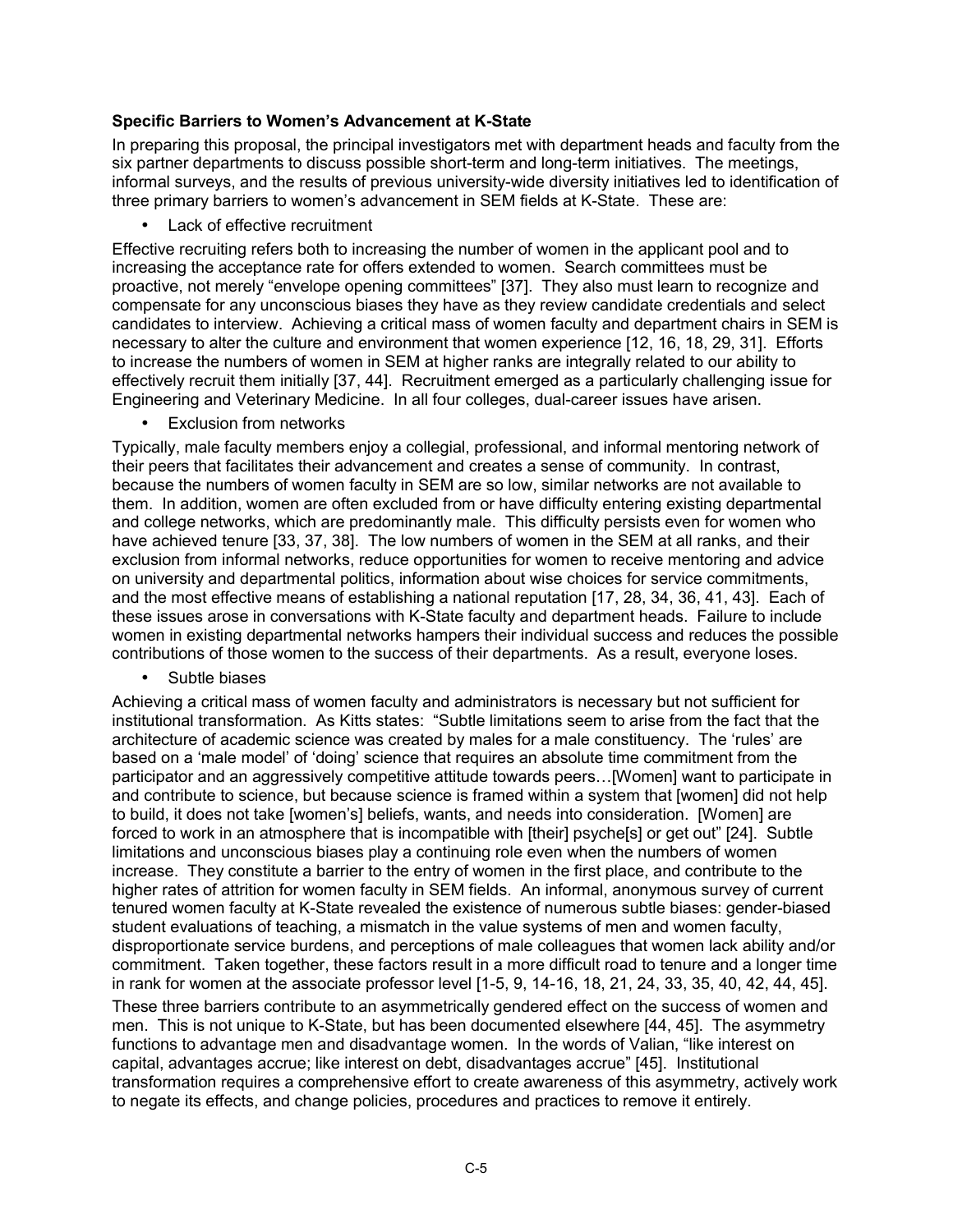### **III. Vision and Goals**

Etzkowitz et al state "...much of the process by which disadvantage is created and reinforced occurs within organizations and at the level of the department...the seat of change is at the department and organizational levelî [16]. At K-State, governance has historically been decentralized and much decision-making takes place at the level of the department. For these reasons, institutional transformation at K-State must begin with individual departments. We have selected six departments to be involved in this proposal: Grain Science (Agriculture), Biology and Geology (Arts & Sciences), Biological & Agricultural Engineering and Chemical Engineering (Engineering), and Diagnostic Medicine & Pathobiology (Veterinary Medicine). To choose these departments, we reviewed the faculty turnover rates in all the SEM departments, and the projected vacancies due to retirements in the next five years, identifying departments with a high turnover rate and a large number of expected vacancies. The Deans then evaluated the candidate departments within their colleges and selected the departments most ripe for change.

We have four goals for our project:

- 1) Institute changes in existing departmental policies, procedures and practices, and develop new ones as needed, to foster a gender-equitable climate within partner departments,
- 2) Expand and enhance departmental recruitment practices to attract more women applicants and ensure that candidates are not subject to subtle bias in the search and hiring process,
- 3) Implement effective programs that foster the careers of women faculty and encourage their retention through tenure and promotion, and
- 4) Propagate the successes achieved in partner departments to all SEM departments.

Achievement of these goals will move the current reality closer to our vision of K-State as an academic home in which womenís concerns, interests and contributions are recognized and valued, and where women and men work together in equal partnerships for the benefit of society. We will accomplish this through a set of integrated initiatives, described below, that address the identified barriers. Overall, we wish to provide and facilitate opportunities for male colleagues to work with women to transform the system. K-State is strongly committed to this process, as evidenced by letters of support from university central administrators, deans, and department heads.

#### **IV. Results of Prior NSF Support**

P.I.s Montelone, Dyer, Spears, and Takemoto: HRD-9975936; \$29,956; 9/1/99--8/31/00, no cost extension to 8/31/01; *Women on the Prairie: Bringing Girls into Science through Environmental Stewardship* and P.I.s Montelone, Dyer, Franks, Spears, and Takemoto: HRD-0114723, *DEM: Women on the Prairie: Bringing Girls into Science through Environmental Stewardship*, \$875,343;  $9/1/01 - 8/31/04$ 

These awards, funded by the Program for Gender Equity in SMET, address ways of sustaining the interests of middle-school girls and undergraduate college women in SMET. We have created a program called Girls Researching Our World (GROW) that 1) provides hands-on experiences for middle-school girls in a three-day on-campus workshop; 2) established a network of K-State faculty, staff, and students interested in furthering the participation of women and girls in SMET disciplines and professions; and 3) included community and corporate partners whose participation has helped us carry out our goals. Results from the planning grant are described in Spears et al. [39], and establishment of the GROW project and network is described in Franks et al. [19]. The goals of these projects are consistent with the efforts proposed herein.

### **V. Planned Activities**

The six partner departments will initiate efforts to improve recruiting, reduce exclusion from networks, and eliminate subtle biases. Feedback from participating colleges and departments has guided development of the initiatives described below. Each college and department will work with us to develop practices appropriate to its discipline. Equity action workshops will help administrators and faculty better understand and recognize issues that need to be addressed through policy development and revision. Strategies will be implemented that reflect changes in policies, and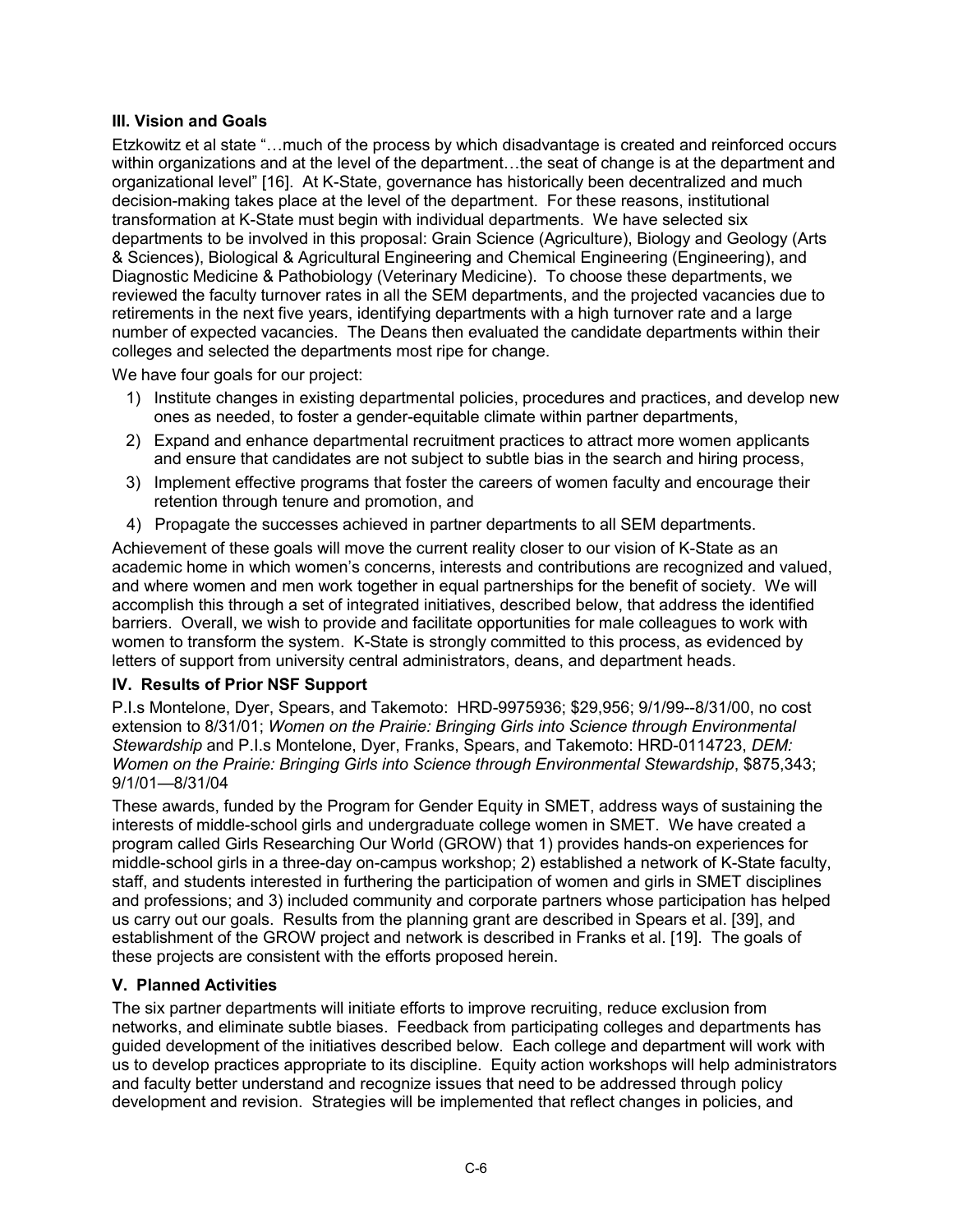assessment will inform additional revisions of the various initiatives. The accomplishments of the partner departments will serve as models and will be shared with other departments in each college during retreats coordinated by the college administration, leading eventually to institution-wide changes. Funding will be provided to each of the participating departments and colleges to help implement the proposed initiatives, as detailed in the budget justification.

## **A. Initiatives**

# **1. Equity Action Workshops**

During the proposal preparation process, our discussions with department heads and deans moved beyond conversations about initiatives to address our identified barriers. These individuals shared the recruiting challenges and dual-career issues they face and began to exchange ideas and best practices. They explicitly requested a venue for continuing these discussions. This led to the development of our first initiative, which incorporates both continuing conversations of this nature and facilitated workshops.

We will invite nationally recognized experts to campus to consult with the K-State ADVANCE Steering Committee (see Management Plan in Section B) and to lead workshops for college-level administrators and faculty on relevant issues. Prior to the workshops, K-State's Dr. Myra Gordon will conduct a university-wide climate survey and provide us with data on the perceptions of the climate held by various groups of faculty members. These data will inform the content of the Equity Action Workshops. The workshops will be led by outside consultants Dr. Cynthia Burack (Ohio State University) [6-8] and Dr. Virginia Valian (Hunter College) [44, 45], as well as by Dr. Myra Gordon and Steering Committee members Dyer, Franks, and Montelone. Dr. Burackís research focuses on the importance of language, images, and communication in groups and institutions. In addition, she has lectured widely on race and gender issues and has conducted workshops for faculty groups, professional organizations, and federal government offices on workforce diversity issues. Dr. Valian is a nationally recognized expert on gender schemas and the ways in which they function to disadvantage women and advantage men. Letters of commitment from Burack, Gordon and Valian are included in the Supplementary Materials.

Equity Action Workshops will help departments address the following issues:

- What are gender-equitable recruiting strategies? How can we display cultural sensitivity in interactions with candidates and colleagues? What options are available for addressing dual-career issues across colleges? (Gordon)
- How do subtle biases affect evaluation of women at the undergraduate and graduate levels? How can we improve evaluation of faculty applicants to remove gender and racial bias? How do we identify subtle biases in annual review, promotion, and tenure documents? (Valian)
- What are the explicit and implicit messages sent by departmental websites and recruiting literature? How can websites and recruiting literature be used to communicate a message of inclusiveness? (Burack)
- How can we develop strategic plans to address both planned and unplanned faculty absences? How can we make sure these plans are transparent and include fairness and reciprocity? (Dyer, Franks, and Montelone)

These workshops will provide participants with a greater understanding of gender issues and prepare them to create a more equitable climate within their units. Deans and department heads will meet with the Steering Committee three times yearly to share ideas and progress.

**Outcomes:** An understanding of subtle biases and how to address them, workshop materials that college administrators and department heads can use to evaluate their own documents. Identification of key issues and possible solutions to pursue will be included for discussion at sessions of the K-State Department Heads Workshop Series.

**Impact:** Equity Action Workshops address all three barriers and form the foundation for all initiatives.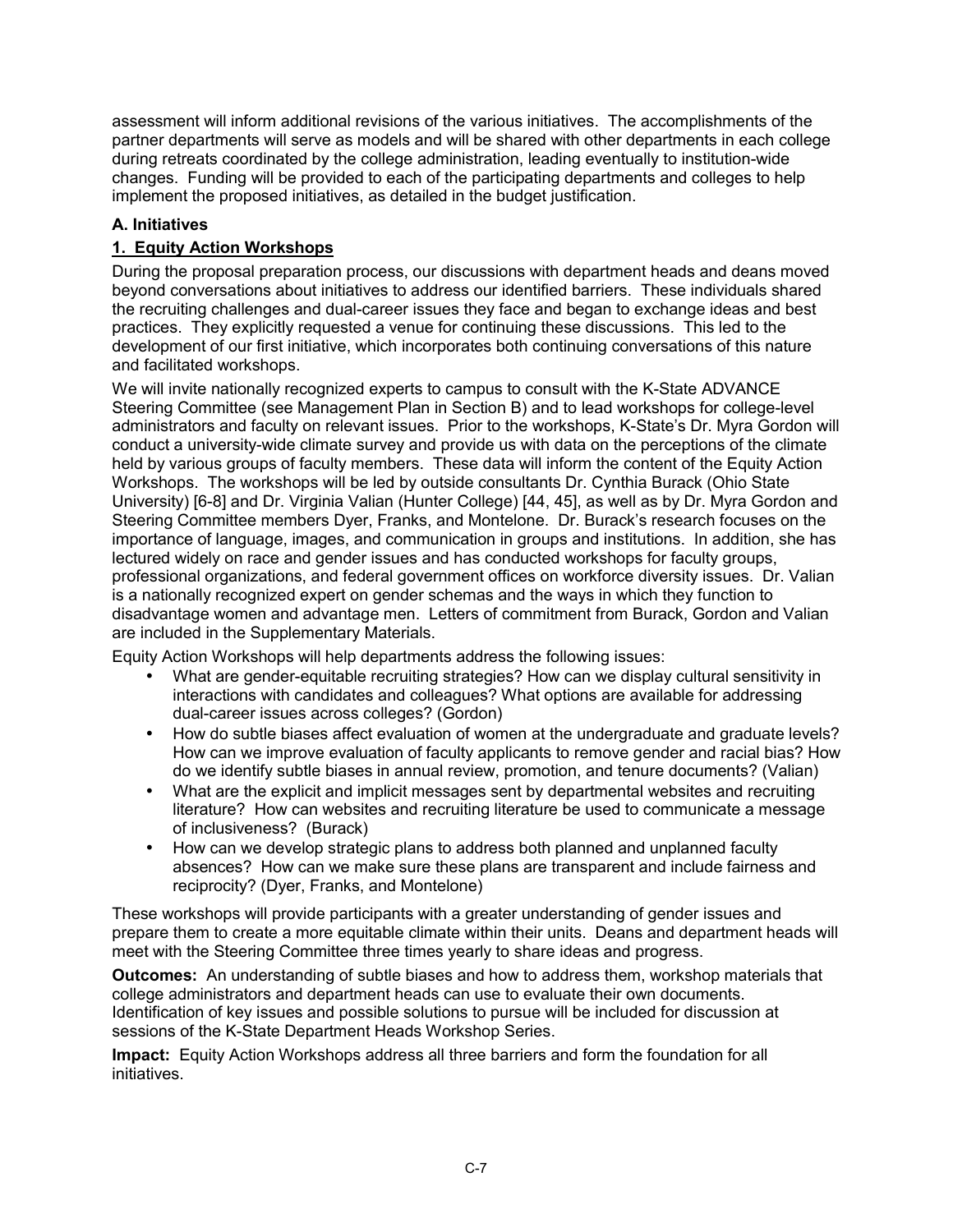### **2. Departmental Policy Development and Review**

As discussed in an essay from the Knight Higher Education Collaborative, "leadership at the department level... is often the most critical factor in changing a dominant culture"  $[25]$ . It is a departmentís own policies and procedures that create the culture. Our partner departments will initiate a self-study of their websites, recruitment literature and methods, and faculty evaluation documents to identify and address subtle biases that may be present.

These efforts will be informed by the Equity Action Workshops conducted by outside consultants and on-campus experts. The Steering Committee will assist departments in this process and help locate examples of gender-equitable policies to be used for comparison and as models for the revision process. Departments will sign agreements to implement new or revised policies following their reviews. Dr. Burack will conduct a follow-up Equity Action Workshop at which departments will share their findings and proposals for change and receive feedback for further refinement.

An innovative aspect of this proposal is the involvement of departments in strategic planning to address faculty leave issues. These include sabbaticals, leaves without pay, illness (of the individual, his or her partner, or a family member), pregnancy, child care, and elder care. These are often handled on an *ad hoc* basis and are rarely acknowledged as issues departments should address proactively. When policies are explicit and transparent, they reduce the stress on individual faculty members as well as the department as a whole by facilitating accommodation of both planned and unplanned absences. An established policy will ensure that the burden of increased duties is distributed fairly, and will include appropriate elements of reciprocity.

Discretionary funds will be distributed to departments on a schedule dependent on their progress, which will be monitored by the Steering Committee in cooperation with the relevant college dean.

**Outcomes:** New and revised policies and procedures free of subtle biases, resulting in an enhanced ability to recruit, retain, and promote the advancement of women in SEM. These policies and documents will serve as models for other departments at K-State and at other institutions.

**Impact:** Addresses ineffective recruitment and subtle biases; completion represents achievement of the first goal of this project.

#### **3. Recruiting Strategies**

*a. Departmental and university websites***.** In this day and age, the first look a potential candidate gets at a department of interest is often through the departmental website. This website may create the impression of an inclusive community for teaching and research or leave the impression of an uninviting environment that does not acknowledge diversity and that functions to isolate women. Faculty members from partner departments will be responsible for revising their departmental websites using information gained from Equity Action Workshops and internal review conducted in the Departmental Policy Development and Review stage. Dr. Burack will develop a rubric to evaluate revised websites and will report on their status to the Steering Committee. Discretionary funds will be distributed to the departments upon completing a successful website revision.

In addition, recruiting of women will be enhanced by a central, highly visible and easily accessible collection of K-State and community resources that benefit women and showcase women faculty, their research interests, and their accomplishments. Innovative aspects of this womenís resource website include: integration of personal and professional resources in one location; ability to search for information on specific needs; and a compilation of individual strategies to negotiate work-life balance issues. The website will be accessible through our ADVANCE project website.

**Outcomes:** Website evaluation rubric any department can use to assess presentation of an inclusive community that welcome women. Enhanced ability to recruit women of all ethnic groups. Facilitates dissemination of information women often find vital but difficult to ask for on interviews, or after joining the faculty. Provides a safe way for women to explore the availability of needed resources and discover links with other women.

**Impact:** Both website efforts address ineffective recruitment, exclusion from networks, and subtle biases and contribute to achievement of our second goal.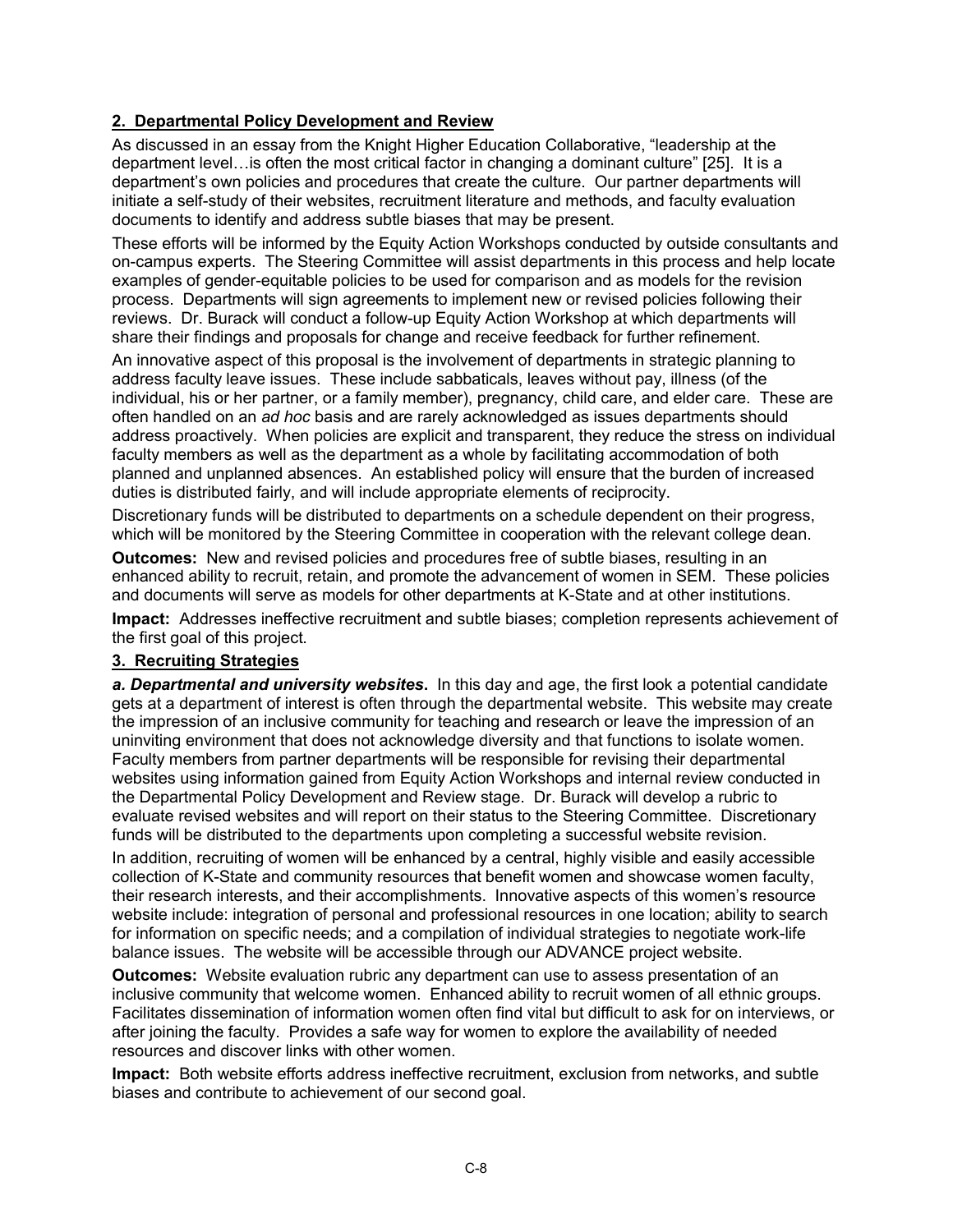*b. Recruitment and hiring policies and strategies***.** We will work with the partner departments to implement recruitment and hiring policies and strategies to ensure that the pool of applicants for faculty positions contains women in proportions reflecting national availability percentages in the discipline [32]. A proven model that could be used to achieve this goal is that developed and implemented by Dr. Gordon at Virginia Tech. The revised recruiting and faculty evaluation procedures for the College of Arts and Sciences at Virginia Tech resulted in a dramatic increase in the hiring of women and minority faculty members (from 35% of all hires in 1997 to 88% in 2001) [13]. This model, a modification consistent with the department or college culture, or a completely different model approved by the Steering Committee may be employed. The search process does not end with a representative applicant pool. Search committees will receive assistance and guidance from the Steering Committee and outside consultants to reduce the impact of subtle biases on the interview process and the evaluation of women of all ethnic backgrounds as discussed in Equity Action Workshops. Funding provided by the project to the partner departments will be contingent on achieving appropriately constituted applicant pools and on interviewing and successfully hiring women and minorities.

**Outcomes:** Increased numbers of women applicants, reduction of gender bias in evaluation, increased cultural sensitivity in interview process.

**Impact:** Counteracts ineffective recruitment and subtle biases; supports our second goal**.** 

*Recruiting to Expand Applicant Pools (REAP)* is a program proposed by the College of Engineering that will provide competitive funding awards to departments to create novel recruiting strategies. For example, proposals might request funding to send the department head or faculty members on recruiting trips to institutions that produce significant numbers of women Ph.D.s in their discipline. Another possible use of such funds could be as an incentive in dual-career situations. The innovative aspect is the implementation of active and more visible recruiting strategies.

**Outcomes:** Increased numbers of women applicants, fast-track accommodation of dual-career issues and target-of-opportunity hires.

**Impact:** Counteracts ineffective recruitment and subtle biases; supports our second goal.

#### **4. Mentoring and Networking**

Research supports the benefits of mentoring at all stages in a person's career [12, 16, 20, 30, 38, 46], and K-State has successfully implemented a number of mentoring programs for both faculty and students, as previously described. Table III provides a summary of the mentoring and networking opportunities for women at K-State that will be created in this project.

| <b>Proposed Initiative</b>                                       | <b>Target Audience</b>                                           | <b>Managers</b>                       |
|------------------------------------------------------------------|------------------------------------------------------------------|---------------------------------------|
| Academic Career Exploration (ACE)                                | SEM undergraduate women, focus<br>on underrepresented groups     | WESP                                  |
| K-State Mentoring Program for<br>Tenured Women Faculty (MPTW)    | SEM women faculty members                                        | Provost's Office                      |
| Career Milestones for Academic<br>Personal Success (Career MAPS) | Women faculty members in partner<br>departments                  | College deans and<br>department heads |
| <b>Seminar Series</b>                                            | SEM tenure-track women faculty<br>members                        | College deans                         |
| Administrative Shadowing Program                                 | SEM women faculty members in<br>the College of Arts and Sciences | CAS                                   |
| Research Enhancement Visits (REV)                                | Women faculty members in<br>Engineering and in Agriculture       | COE and COA                           |
| <b>Parallel Paths</b>                                            | Faculty members in the College of<br><b>Veterinary Medicine</b>  | <b>CVM</b>                            |

|  |  |  | Table III. Summary of Proposed Mentoring and Networking Opportunities |
|--|--|--|-----------------------------------------------------------------------|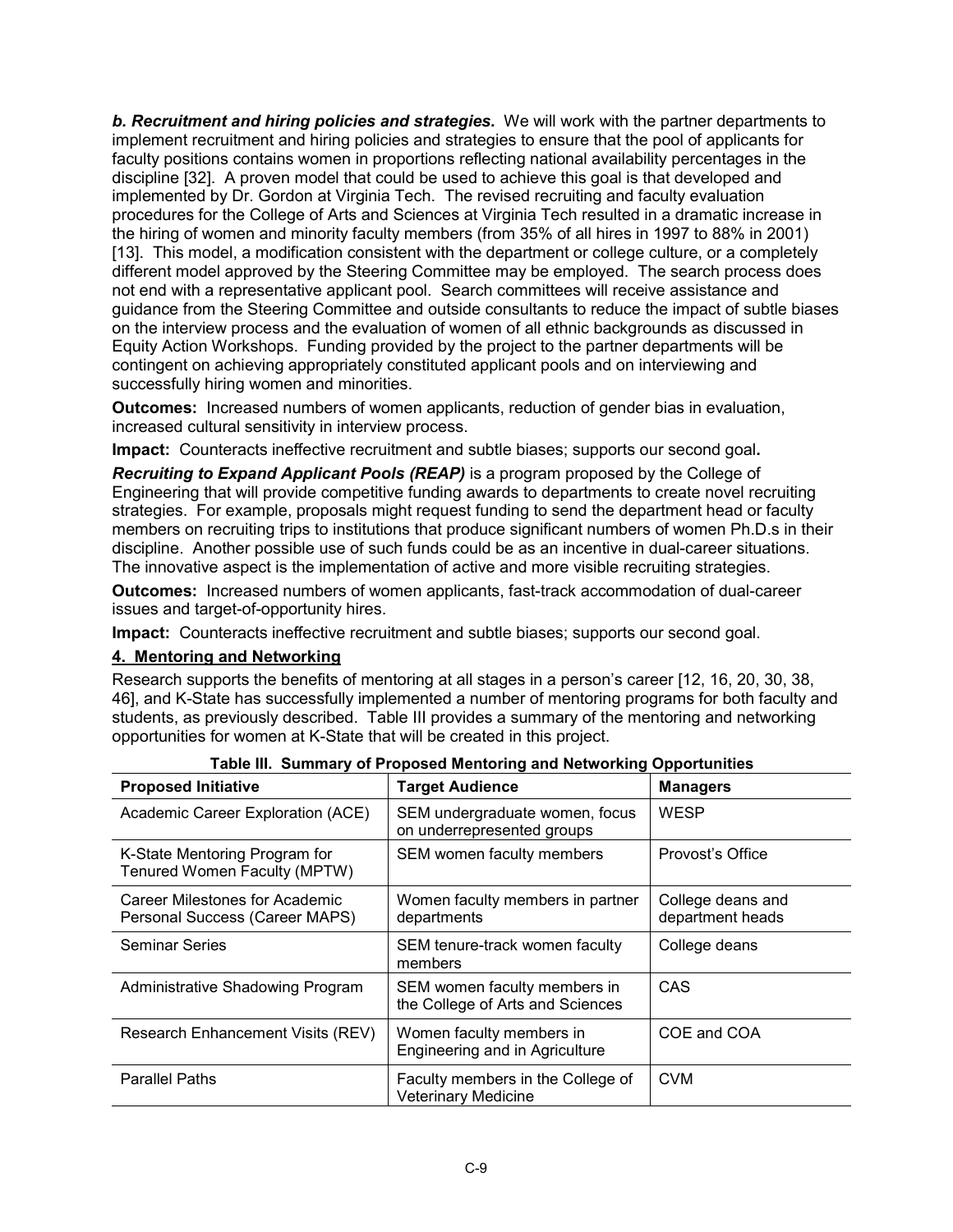The collective intent of these initiatives is to make mentoring an integral part of the entire University experience, and to ensure that mentoring and networking opportunities are provided at all stages in a career. Mentoring opportunities will take a variety of forms, such as traditional one-on-one mentoring, peer mentoring, and group mentoring, and will be provided by departments, by colleges, and at the university-wide level. Effective training of mentors and mentees promotes realistic expectations, management, and success of mentoring relationships [20, 46]. Dr. Suzanne Franks (co-PI and Steering Committee member), will offer and conduct a training workshop for mentors and mentees each year. Each mentoring and networking program is described in detail below.

### **a. Mentoring programs for K-State students.**

The first choices along a career path are made at the undergraduate level. Students typically will choose from career options with which they are familiar, or for which information is easily accessible. As on many campuses, K-State has an Office of Career and Employment Services that helps students identify, prepare for, and obtain positions in industry. However, there is no similar office or program for careers in academia. Current mentoring programs for undergraduate and graduate women in SEM disciplines include Women Mentoring Women (WMW) and MentorNet. These are focused on the undergraduate experience and careers in industry, respectively. We propose to develop one additional undergraduate mentoring activity: Academic Career Exploration (ACE).

ACE is a mentoring program for undergraduate women of color in SEM, designed to encourage them to consider careers in academia. First- and second-year female SEM students from underrepresented groups will participate in monthly activities. Students involved in the WMW program will also be invited to these events. In the ACE sessions, students will 1) learn about research being conducted at K-State, tour laboratories, practice using equipment, and meet oneon-one or in small groups with faculty members in various disciplines; 2) hear from teaching award winners about development of course materials and other aspects of teaching; 3) receive information and coaching on summer research opportunities and best practices for preparing applications and soliciting letters of reference. Each participant will receive a copy of *The Womenís Guide to Navigating the PhD in Science and Engineering* [26].

The innovative aspects of this program are: focusing on minority women early in their undergraduate careers; exposing students to the entire range of faculty responsibilities; and encouraging students to attend graduate school at any university. A letter of support from Ms. Thirkelle Howard, MEP Director, details her commitment to help recruit women students for this program. See Supplementary Materials.

We view this program as part of our responsibility to help prepare the next generation of minority women faculty in SEM, regardless of whether they ever become K-State faculty. We cannot hope to significantly expand the pool of minority women faculty candidates unless we expand the numbers of such students choosing graduate degree programs. Approaches to achieving this outcome, as incorporated into the ACE program, are recommended in a recent *Prism* article [27].

**Outcomes:** Increased awareness of academic career opportunities among minority women SEM students, and a model that can be shared with other institutions.

**Impact:** Addresses ineffective recruiting and exclusion from networks, and contributes to achievement of our second and third goals.

### **b. Mentoring and Networking Programs for K-State Faculty.**

The K-State Mentoring Program for Women and Minorities in SEM, described above, provides support and mentoring for tenure-track faculty members. This program has had a strong positive impact on the extramural funding success and retention of women at K-State [30]. Therefore, we propose to build on this success and create a new formal mentoring program for tenured women faculty members and to develop several other models that include peer and group mentoring and networking opportunities. These initiatives will advance women into senior and leadership ranks.

• *K-State Mentoring Program for Tenured SEM Women***.** The needs of tenured women faculty members often go unrecognized locally and by national funding agencies. Recently, women in the chemical sciences have organized to address barriers and provide professional development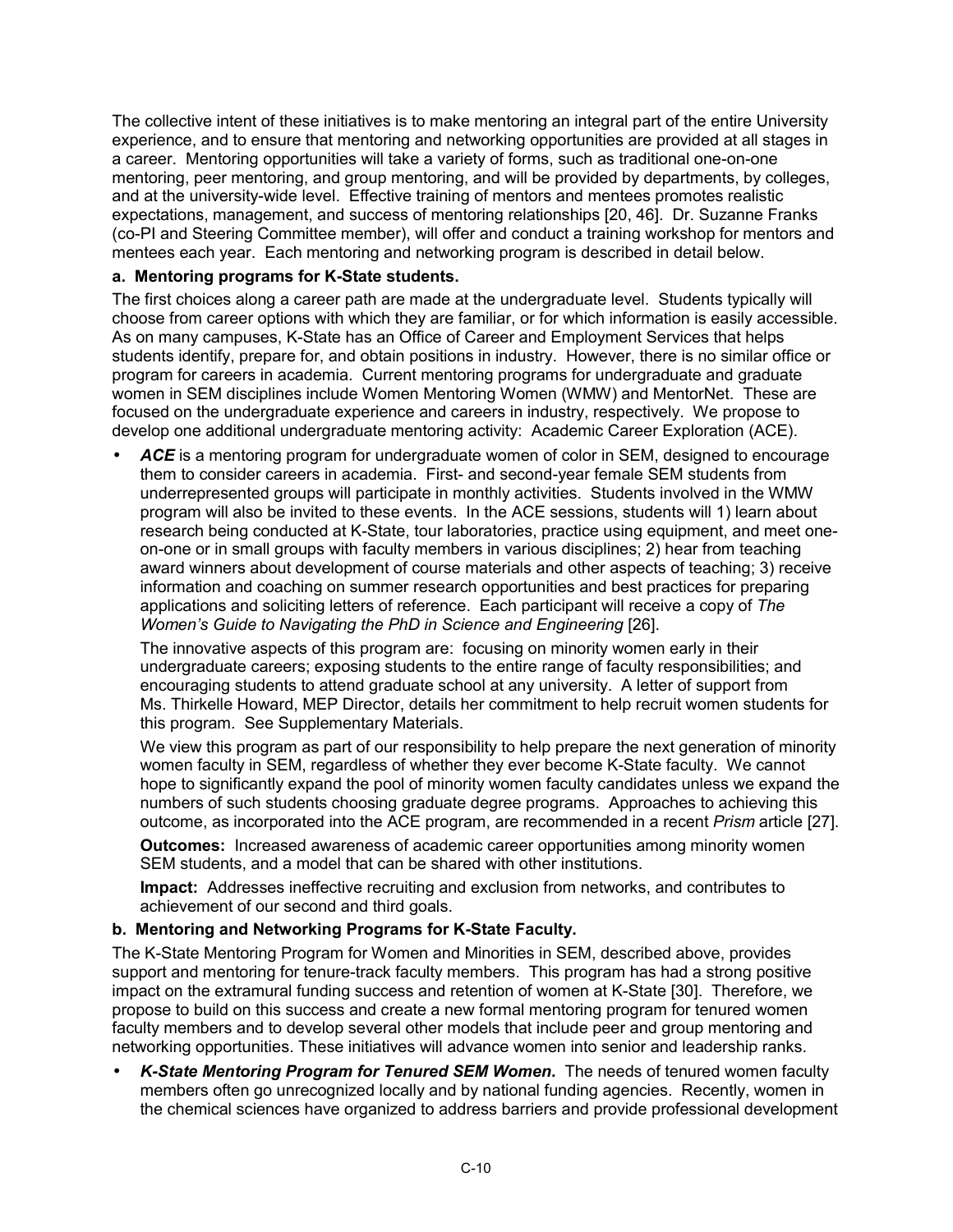opportunities at all career stages [11]. We propose to create a mentoring program for tenured women to facilitate their transition to senior-level positions. Key features that contributed to the success of our program for tenure-track faculty will be incorporated into this program: customized mentoring relationships and flexible funding. Four awards of \$20,000 each will be made annually. As in the program for tenure-track faculty, a competitive proposal process with a university-wide selection committee will be used. Mentors will be expected to advise award recipients on critical mid-career topics, *e.g.,* promotion to full professor, assumption of administrative responsibilities, and negotiation of appropriate release time for increased duties. The innovative aspect of this program is support for women's advancement into senior ranks.

**Outcomes:** More rapid advancement of women to full professor ranks; increased inclusion of women in collaborative networks; a model that can be shared with other institutions.

**Impact:** Addresses exclusion from networks and subtle biases; contributes to our third goal.

**Career MAPS** is a "hire-to-retire" program. Deans and department heads will work with women faculty members at all ranks to develop long-term career plans. Together, they will set goals and milestones; identify the accomplishments needed for tenure and promotion; plan the timing of sabbatical leave; discuss active participation in professional societies, development of leadership skills, and careful selection of service assignments; and consider other discipline-specific issues. The Steering Committee will prepare guidelines for Career MAPS, which will be refined for each college by the participating Deans, who will provide them to the department heads. Departments may choose to expand the Career MAPS program to all faculty members [10].

**Outcomes:** Clear, long-term career plan for any faculty member; improved retention of women; more rapid advancement of tenured women to full professor ranks; a nurturing plan to enable all faculty members to achieve their potential; a model that can be shared.

**Impact:** Addresses all three barriers; completion contributes to achievement of our third goal.

• *Seminar Series***.** We propose a unique seminar series that allows tenure-track women faculty to identify up to five leaders (male or female) in their research area for invitation to campus over a subsequent five-year period. Those having the longest tenure or strongest research programs often influence the choice of seminar speakers. This program allows new women faculty to have an immediate voice in these decisions, and elevates their status by publicly linking them with their deans and disciplinary leaders. It also offers women the chance to showcase their research programs to leaders in their discipline, who may in the future serve as external evaluators of their grant proposals, journal articles, or tenure packages. The campus visits will feature one-on-one time for the faculty member with the speaker, and when possible, visits by the speaker to the faculty member's classes. The woman faculty member and her dean will issue invitations to the seminar jointly, and the presentation will be advertised widely across campus. Departments will have the option of including these presentations as a part of any existing annual seminar series. Evening dinners with the speaker will provide an additional opportunity to build relationships and will enhance the potential for collaboration and mentoring.

**Outcomes:** Accelerates the development of the new faculty memberís network; includes women in decision-making roles; creates links between women faculty and disciplinary leaders. **Impact:** Addresses ineffective recruitment and exclusion from networks; completion contributes to achievement of our second and third goals.

#### **c. College-specific efforts for faculty women.**

**Parallel Paths** is a group-based faculty-mentoring program in the College of Veterinary Medicine (CVM) designed to foster the development of junior faculty and sustain the productivity of senior faculty. Each group will consist of 4-7 junior faculty and 3 senior faculty facilitators. Groups will meet monthly to focus on achieving success on paths that are parallel but specific for each faculty member. Topics will include teaching strategies or techniques, learning styles, grant proposal writing, graduate student and resident training, achieving a balanced academic life, leadership skills, politics of higher education, and status and future of veterinary medicine. Funds allocated to Parallel Paths will be used to support faculty development workshops,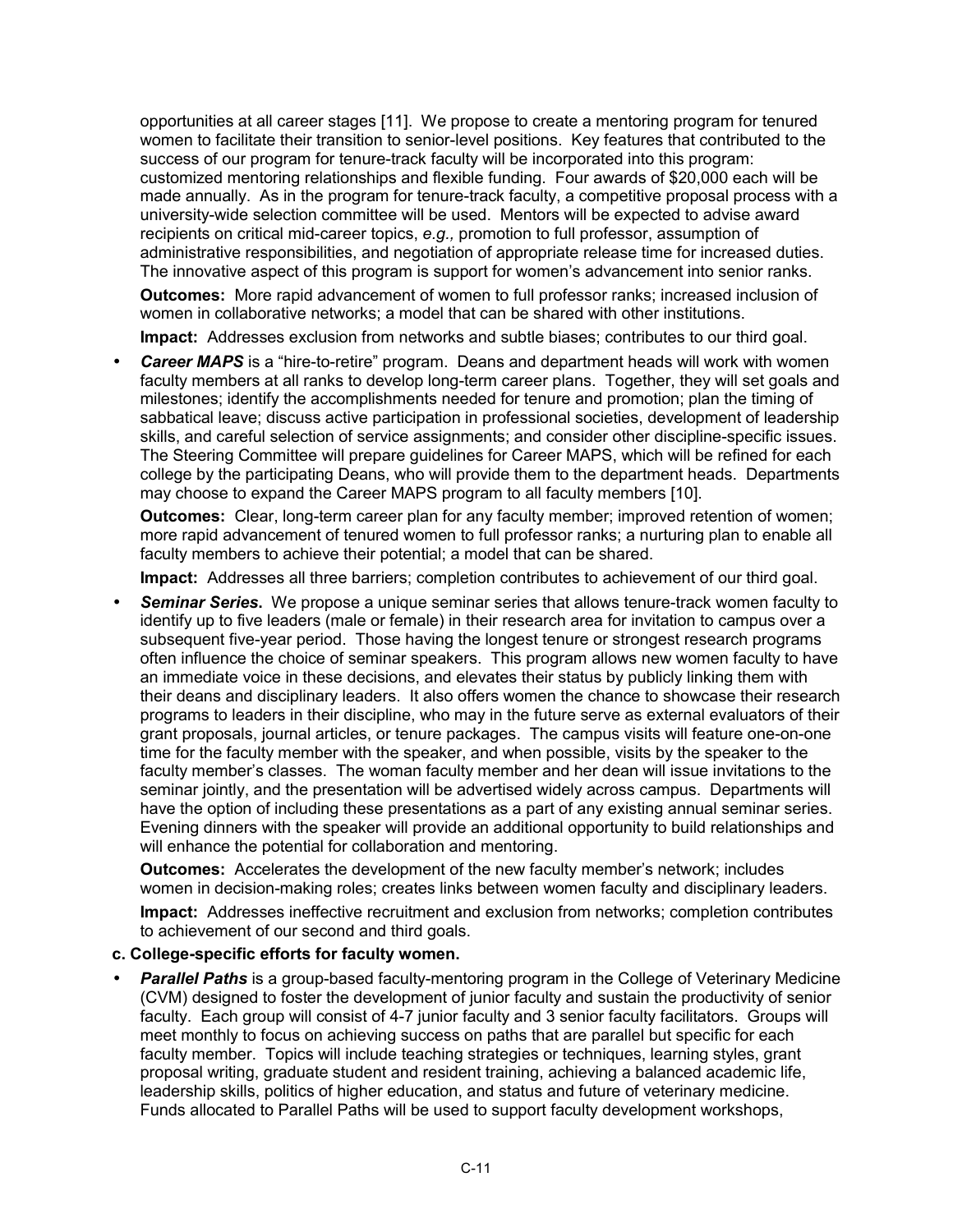conference fees, and travel. The overall goal of Parallel Paths is to help the CVM create an environment that develops and sustains success in all faculty roles.

- *Administrative Shadowing Program* is a program developed by the College of Arts & Sciences to identify ways in which women faculty members may gain experience in and awareness of issues involved in administration. Women early in their post-tenure career will be paired with unit heads or college administrators to be able to learn about college processes, to observe how decisions are made, and to reflect on the leadership roles an administrator plays. The mentor will include the faculty member in the day-to-day conduct of the office and meet with her to discuss issues. Summer stipends for participating faculty members will be provided; further experience for interested women faculty will be provided by participating department heads who will receive discretionary funds from the college for that purpose.
- *Research Enhancement Visits (REV)* is a program the Colleges of Agriculture and Engineering will use to encourage follow-up to the connection made by a woman faculty member with a disciplinary leader in the course of the seminar series. Funds will be provided for the woman faculty member to travel to the leader's institution or company for the purpose of initiating collaboration, learning a new technique, or interacting with relevant industry leaders.

**Outcomes:** Accelerates development of networks for new faculty; shifts the power balance within a department or college to include women in leadership roles; enhances links between women faculty and disciplinary leaders; increases inclusion of women in collaborative networks.

**Impact:** Addresses ineffective recruitment and exclusion from networks; completion contributes to achievement of our second and third goals.

#### **5. Expansion to other departments**

As evaluation data become available on the outcomes of the first four initiatives, we will share our results with other SEM departments during retreats coordinated by the college administration.

**Outcomes:** Spread of successful strategies and initiatives to other SEM departments; overall advancement of women in SEM; K-State known as institution where women faculty in SEM thrive.

**Impact:** Addresses all barriers; completion represents achievement of our fourth goal.

**Global impact of the project:** Project outcomes: raise awareness and foster understanding of gender bias; reduce its effects; and institutionalize changes in policies, procedures and practices to create a gender-equitable environment. Innovative aspects: seminar series connecting women with disciplinary leaders; formal group mentoring; academic career exploration program for minority undergraduate women; creation of inclusive departmental web sites that appeal to potential women faculty of all ethnic backgrounds; and career mapping that spans faculty life from "hire to retire." In addition, we have included a number of initiatives with features proven to facilitate the advancement of women, such as the K-State Mentoring Program for Tenured Women, recruitment strategies that increase the number of women in the applicant pools, and equity action workshops.



The synergy among program initiatives is illustrated in the figure at left. Each barrier to the success of women faculty members at K-State is addressed by several of the initiatives we have proposed, which span the range from university-wide to collegespecific to those unique to a department. They address every stage of an academic career, beginning with education programs for students. They include improved faculty recruitment and promote the advancement and retention of women faculty members. Together, the initiatives form an integrated program of institutional transformation of SEM at K-State.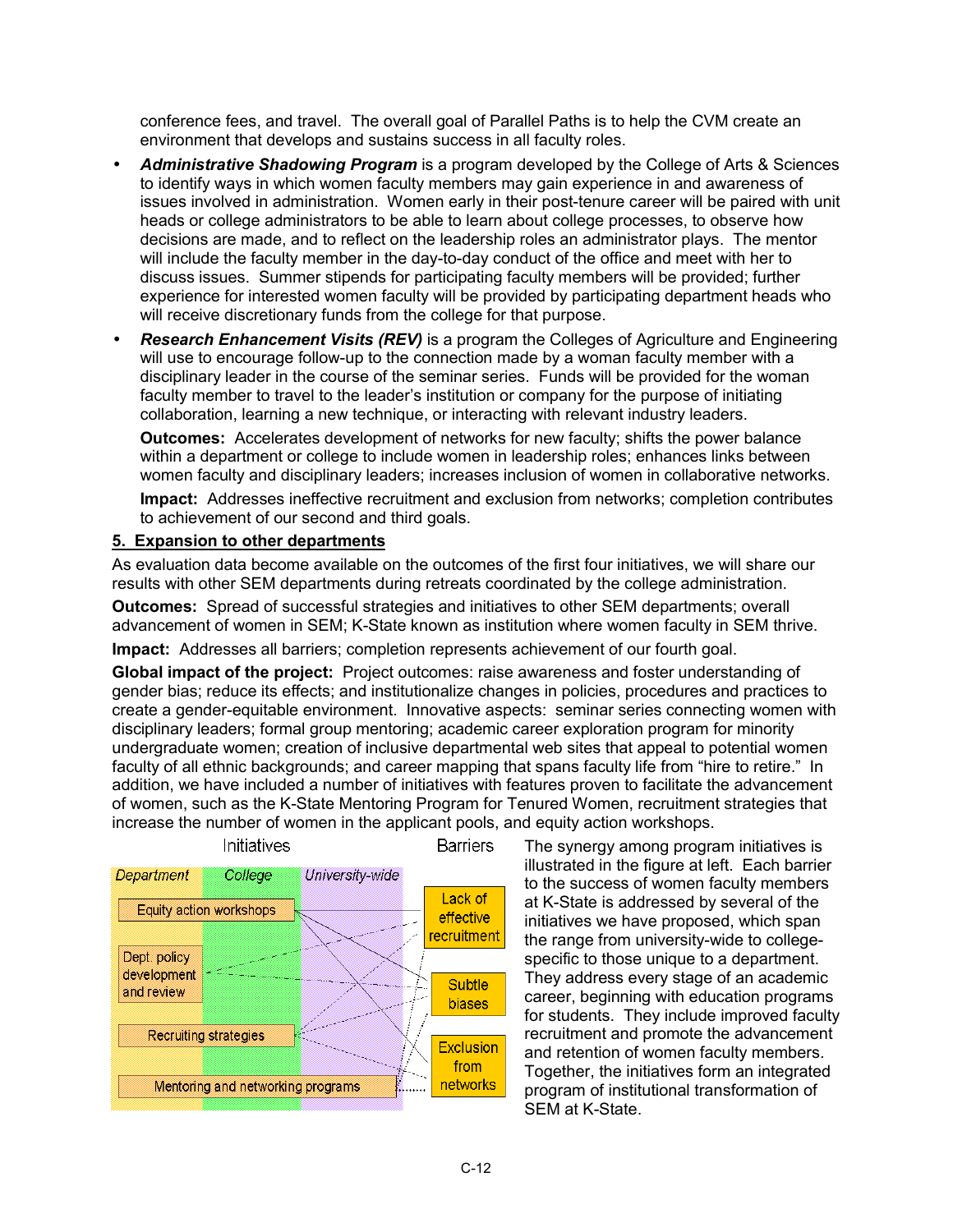### **B. Management Plan**

The ADVANCE project PI and two Co-PIs form the Steering Committee that will oversee K-State's institutional transformation project. This committee will guide the implementation of all initiatives, review progress of partner department and college initiatives, authorize allocation of funds based on progress and completion of initiatives, disseminate results, and select and manage the Project Assistant and students hired on the project. The committee will meet biweekly to ensure timely progress of all initiatives. Specific duties of each Steering Committee member are listed below:

|                                                                                                     | <b>Role of Steering Committee Member</b>                                                                                                                                                                                                                                                      |
|-----------------------------------------------------------------------------------------------------|-----------------------------------------------------------------------------------------------------------------------------------------------------------------------------------------------------------------------------------------------------------------------------------------------|
| Dr. Ruth Dyer<br><b>Assistant Provost</b><br>Professor, Electrical &<br><b>Computer Engineering</b> | Administer overall project; coordinate Equity Action Workshops and<br>subsequent interactions among deans, department heads, faculty, and<br>consultants; direct University-wide initiatives, such as the mentoring<br>program for tenured women and design of the women's resource web site. |
| Dr. Suzanne Franks<br><b>WESP Director</b><br>Adjunct Faculty,<br>Women's Studies                   | Direct the ACE program for undergraduate women of color; present<br>workshops on mentoring; help organize the seminar series; and assist in the<br>search for corporate partners to sustain programs.                                                                                         |
| Dr. Beth Montelone<br>Associate Director,<br>Division of Biology;<br>Associate Professor            | Chair the selection committee for the mentoring program for tenured<br>women; help organize the seminar series; coordinate the Division of<br>Biology's participation in the departmental initiatives.                                                                                        |

The Deans who are Co-PIs or Senior Personnel on this project (Terry King, Engineering; Stephen White, Arts & Sciences; Marc Johnson, Agriculture; and Ralph Richardson, Veterinary Medicine) will direct transformation activities in each of their colleges and meet bi-monthly with the Steering Committee. They will promote the Equity Action Workshops; oversee departmental policy development and review; initiate and direct the seminar series; implement the Career MAPS program in the partner departments; direct college-wide recruitment and retention efforts; lead college-wide retreats to disseminate findings and progress in the partner departments; and work with the department heads to develop and implement program components. Deans and partner department heads will meet with the Steering Committee three times yearly to share ideas and progress. Departmental initiatives and progress will be reported to and evaluated by the Steering Committee, the K-State Office for Education Innovation and Evaluation, and outside consultants. The Project Assistant will manage the day-to-day project details. Criteria for selection of the Project Assistant will be an undergraduate degree in an engineering or science discipline or in womenís studies and an advanced degree or professional experience in project management.

#### **C. Timeline**

|                                                      |  | Y <sub>1</sub> |   | Υ2 |          | Y3 | Y4 | Y5 |
|------------------------------------------------------|--|----------------|---|----|----------|----|----|----|
| Hire program coordinator                             |  |                |   |    |          |    |    |    |
| <b>Equity action workshops</b>                       |  |                |   |    |          |    |    |    |
| Facilitated workshops                                |  | X.             | x |    | <b>X</b> |    |    |    |
| Dept heads/deans meetings                            |  |                |   |    |          |    |    |    |
| <b>Departmental policy</b><br>development and review |  |                |   |    |          |    |    |    |
| <b>Recruiting strategies</b>                         |  |                |   |    |          |    |    |    |
| <b>Mentoring/Networking programs</b>                 |  |                |   |    |          |    |    |    |
| <b>Expansion to other SEM depts.</b>                 |  |                |   |    |          |    |    |    |
| <b>Evaluation and assessment</b>                     |  |                |   |    |          |    |    |    |
| <b>Dissemination</b>                                 |  |                |   |    |          |    |    |    |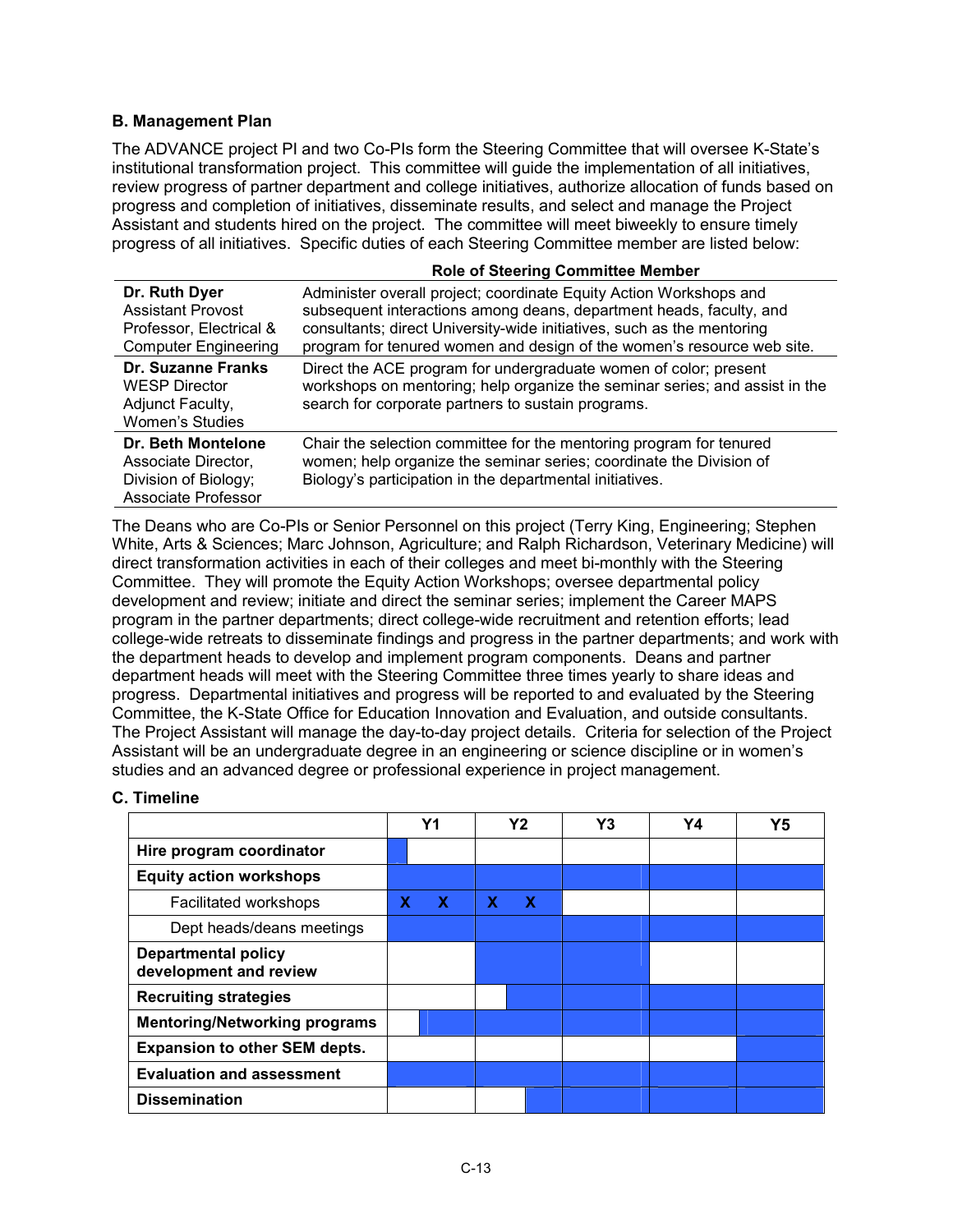### **D. Sustainability**

Leadership involvement, commitment, participation of senior faculty and academic administrators:

This is both a "top-down" and "bottom-up" project, with the support of the highest academic officials of the university. The PI is a high-ranking central administrative woman. Two deans are Co-PIs and two deans are Senior Personnel. Two other Co-PIs are women in SEM college or department leadership positions. Project leadership across all academic administrative levels and the active involvement of partner department heads will ensure each initiative receives appropriate facilitation and oversight. Some initiatives will be implemented at the university or college level; others will be created and developed directly by the departments, thus distributed leadership is vitally important. Letters of support from deans and department heads show their enthusiastic commitment.

The deans have committed to provide start-up packages for new women faculty at levels specified in the attached letters of support. The university has developed an outstanding track record of identifying corporate or internal sponsorship of programs begun with grant funding. The K-State Mentoring Program for Women and Minorities in the Sciences and Engineering and the Women Mentoring Women Program are two such examples. The Dow Chemical Company recently provided a gift of \$1.5 million to K-State to establish a partnership directed at recruiting and retaining students of color. The deans and central administration will work with the KSU Foundation to identify sponsors for similar gifts to sustain the initiatives implemented as part of this ADVANCE project.

Institutional commitment: Enhancing diversity is one of K-State's nine strategic themes. Diversity initiatives described in Section II above demonstrate our commitment to creating an inclusive community that is widespread and entrenched. Another example is the creation of the Tilford Group in 1997. This interdisciplinary research and development group of faculty, administrators, and students has formed partnerships with industry to research diversity practices and policies. This group is a successful model for sustaining and expanding the initiatives of the ADVANCE project.

Development and revision of departmental policies, procedures and practices creates built-in sustainability. Standard operating procedures for recruitment, support and advancement of women faculty will be transformed. Workshop materials and tools developed as part of the Equity Action Workshops will facilitate propagation of institutional transformation throughout all SEM departments.

### **E. Dissemination**

The PIs will disseminate information about project initiatives through campus programs, on our ADVANCE project website, and at national conferences. The latter include: American Association for Higher Education Faculty Roles and Rewards Conference, the Women in Engineering Programs and Advocates Network (WEPAN) conference, and the Academic Chairpersons Conference. We will publish results in journals such as the *Journal of Women and Minorities in Science and Engineering*, the *Journal of Higher Education*, and the *Journal of Engineering Education*. Successful outcomes and best practice recommendations resulting from efforts in partner departments will be shared with other department and unit heads through college-wide retreats and the K-State Department Heads Workshop Series, whose programs are organized by the Office of the Provost.

### **F. Assessment**

The Office of Educational Innovation and Evaluation (OEIE) in the K-State College of Education will provide the external evaluation. A detailed description of the expected outcomes, evaluation methods, evidence to substantiate progress and timeframe associated with each of the major initiatives is summarized in the table that follows. The evaluation plan is consistent with the Program Evaluation Standards established by the Joint Committee on Standards for Educational Evaluation (1994). On-going data generation and analysis (*formative* feedback) will be provided to the project leadership to make necessary modifications throughout the project. Data from multiple methods (such as surveys, interviews, archival records, pre/post developed for the project) will be compiled, analyzed and triangulated where possible. *Summative* evaluation will be provided to the project personnel annually. Both the formative and the summative evaluations will help determine which activities are most effective.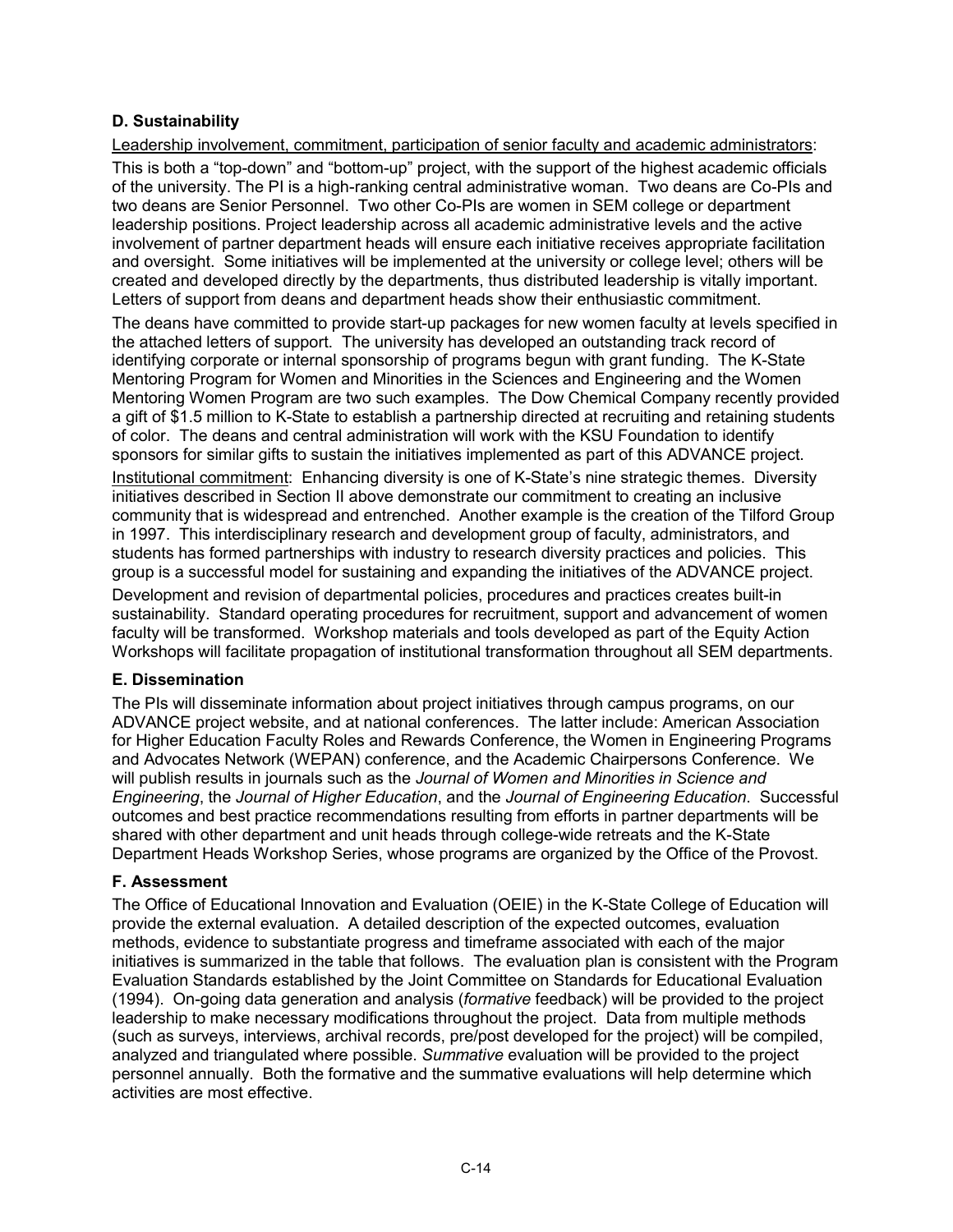| <b>Expected Outcomes</b>                                                                                                 | <b>Planned Activities</b>                                                                                                                                            | <b>Evaluation Methods</b>                                                                 | <b>Evidence to Substantiate</b><br><b>Progress</b>                                                                                       |  |  |
|--------------------------------------------------------------------------------------------------------------------------|----------------------------------------------------------------------------------------------------------------------------------------------------------------------|-------------------------------------------------------------------------------------------|------------------------------------------------------------------------------------------------------------------------------------------|--|--|
|                                                                                                                          | <b>Initiative 1: Equity Action Workshops (CC) - Years 1-2</b>                                                                                                        |                                                                                           |                                                                                                                                          |  |  |
| • Change in knowledge,<br>attitudes<br>• Tools & how to use them<br>. Wksh mtls for eval. indiv.<br>department documents | · Nat'l experts lead<br>workshops on<br>targeted issues<br>•Deans/dept. head<br>meetings                                                                             | • Pre/Post survey-all<br>workshops (10)<br>• Documentation / tracking                     | $\bullet$ $\uparrow$ in knowledge, more<br>inclusive attitudes<br>· Product: Wkshp dates,<br>topics, presenters,<br>attendees, materials |  |  |
|                                                                                                                          |                                                                                                                                                                      | Initiative 2: Departmental Policy Development and Review (DPDR) -                         | Years 2-3 and ongoing                                                                                                                    |  |  |
| •New/revised policies in 6                                                                                               | ·Self-study--policies,                                                                                                                                               | •Content Analysis: Self-                                                                  | ·Product: results of self-                                                                                                               |  |  |
| candidate departments<br>(free of bias, equitable)                                                                       | web sites, eval &<br>recruitment mtls<br>• Participants will                                                                                                         | study framework mtls<br>•Doc-Action plan;<br><b>Tracking timeline</b>                     | study; equitable policies<br>▶ Product: Action Plan<br>w/timeline                                                                        |  |  |
| $\bullet \uparrow$ in recruitment,<br>retention & promotion of<br>women in SEM                                           | prepare written<br>• Track employment/<br>Action Plan (signed<br>advancement of women<br>change agreement)<br>in SEM<br>• Doc of innovative faculty<br>leave options |                                                                                           | $\bullet \uparrow$ trend—employ, retain,<br>advance SEM women<br>· Product: Innovative fac.<br>leave policies for dissem.                |  |  |
| <b>Initiative 3: Recruiting Strategies (RS)</b>                                                                          |                                                                                                                                                                      | - Years 2-4 and ongoing                                                                   |                                                                                                                                          |  |  |
| •Revised gender<br>inclusive department<br>websites, policies                                                            | ·Self-study-dept.<br>websites using<br>rubric                                                                                                                        | •Outside expert to<br>evaluate dept websites                                              | • Product as evidence:<br>Websites redesigned                                                                                            |  |  |
| • Dissemination of "vital<br>but difficult to ask" info<br>to women candidates                                           | • Create website of<br>interest to women<br>faculty                                                                                                                  | •Survey women fac's<br>percept of website                                                 | •+ Survey results and/or<br>change feedback                                                                                              |  |  |
| $\bullet$ $\uparrow$ in women fac SEM<br>applicants                                                                      | • Review of recruit &<br>hiring policies                                                                                                                             | • Tracking applicant pools                                                                | $\bullet$ trend in selection, retent,<br>advance women                                                                                   |  |  |
| • Creative recruitment<br>strategies<br>• Reduction of gender                                                            | • Competitive grants<br>for novel<br>recruitment                                                                                                                     | ·Doc / description<br>• Tracking interviewee                                              | • Innovative recruitment<br>strategies implemented,<br>disseminated                                                                      |  |  |
| bias in evaluation                                                                                                       | strategies                                                                                                                                                           | pools                                                                                     | $\bullet$ $\Delta$ dept. gender disparity                                                                                                |  |  |
|                                                                                                                          |                                                                                                                                                                      | Initiative 4: Mentoring and Networking (MN) - Years 1-5 and ongoing                       |                                                                                                                                          |  |  |
| • Realistic expectations of<br>mentoring relationships<br>lnc awareness of<br>academic career opport                     | • Training wksh for<br>mentors & mentees<br>• Create ACE<br>program; prepare                                                                                         | ● Pre/Post workshop<br>survey<br>• Content analysis: series<br>of reflective responses at | •Change in<br>knowledge/attitudes<br>• Constructivist Coding for<br>dimensions related to                                                |  |  |
| among minority women<br><b>SEM students</b>                                                                              | future minority<br>women faculty                                                                                                                                     | end of each activity                                                                      | faculty preparation                                                                                                                      |  |  |
| •More rapid advancement • Create formal<br>of tenured women to full<br>professors                                        | mentoring program<br>for tenured women                                                                                                                               | •Doc advancement of<br>women fac<br><b>Baseline &amp; document</b>                        | $\bullet$ $\uparrow$ in #s of women adv in<br>academe<br>$\bullet$ $\uparrow$ in reported networks                                       |  |  |
| . Inclusion of women in<br>collab networks                                                                               | faculty                                                                                                                                                              | participation in collab.<br>networks                                                      |                                                                                                                                          |  |  |
| Improved retention,<br>more rapid adv of<br>women faculty in SEM                                                         | • Create guidelines for<br>long-term career<br>plans-6 depts.                                                                                                        | • Doc of process                                                                          | ▶ Product: Guidelines for<br>dissemination                                                                                               |  |  |
| • Dev of faculty member's<br>network                                                                                     | • Seminar Series                                                                                                                                                     | •Doc ident. & invit. leaders<br>•Interviews-tenure track<br>women fac.                    | • Ratio (ident/invit &<br>invit/acc)<br>. Women faculty's percept.                                                                       |  |  |
| • Network dev. - new fac<br>members; inclusion of<br>women in leadership                                                 | • College-specific<br>mentoring-multiple<br>different programs                                                                                                       | • Doc of implementation<br>• Survey participants                                          | . Indiv depts track and<br>report participation,<br>retention & advancement                                                              |  |  |

# **Evaluation Plan by Integrated Initiatives, Outcomes, Impacts and Evidence**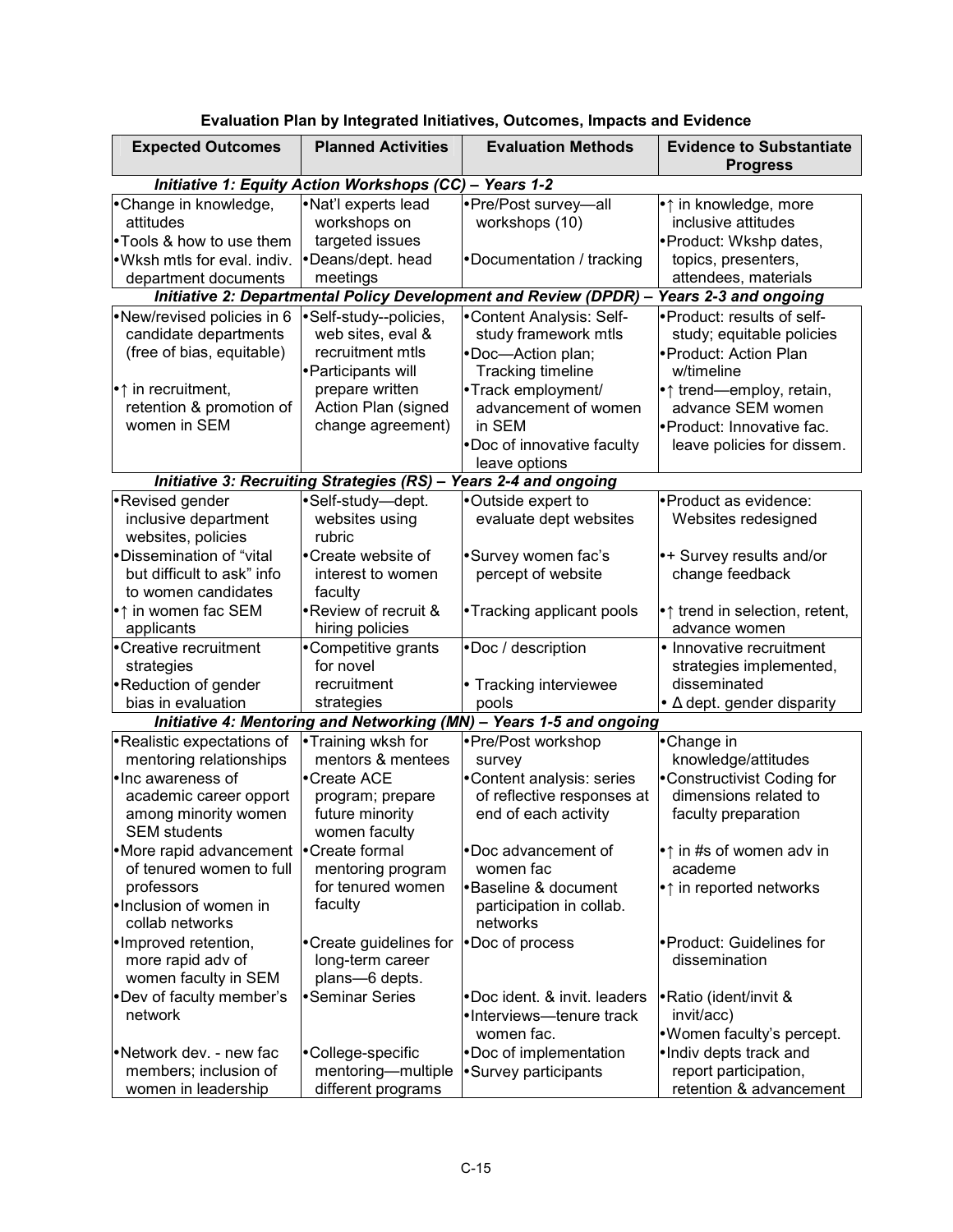#### **D. REFERENCES CITED**

- 1. Adams, J. V. 1997. "Student Evaluations: The Ratings Game." *Inquiry.* 1:2. 10-16.
- 2. Aguirre, Jr., A. 2000. *Women and Minority Faculty in the Academic Workplace.* San Francisco, CA, Jossey-Bass, Inc.
- 3. Ambrose, S. A., K. Dunkle, B. B. Lazarus, I. Nair, and D. Harkus. 1997. *Journeys of Women in Science and Engineering: No Universal Constants.* Philadelphia, PA, Temple University Press.
- 4. Basow, S. A. 1998. "Student Evaluations: The Role Of Gender Bias And Teaching Styles." *Career Strategies For Women In Academe: Arming Athena.* 135-156. Thousand Oaks, CA; SAGE Publications.
- 5. Benokraitis, N. V. 1997. *Subtle Sexism. Current Practice And Prospects For Change.* Thousand Oaks, CA; SAGE Publications.
- 6. Burack, C. 1997. "Crossing Boundaries: Black Feminism and Group Leadership." *Gender and Psychoanalysis*. 2(3), 343-367.
- 7. Burack, C. 2000. "Resisting Passion: Pedagogy and Power. *Journal for the Psychoanalysis of Culture and Society*. 5(1), 105-114.
- 8. Burack, C. and S. E. Franks. 2002. "Telling Stories About Engineering: Group Dynamics and Resistance to Engineering.î Forthcoming in *Retaining Women in Early SMET Careers Conference Proceedings*, Iowa State University.
- 9. Carter, R. and G. Kirkup. 1990. *Women in Engineering: A Good Place to Be?* London, England, MacMillan Press.
- 10. Clark, S. M., M. Corcoran, and D. R. Lewis. 1996. "The Case for an Institutional Perspective on Faculty Development.î *Journal of Higher Education.* 5, 176-195.
- 11. Committee on the Advancement of Women Chemists. 2002. *Welcome to COACh!* http://coach.uoregon.edu/ COACh, University of Oregon (August 30, 2002).
- 12. Congressional Commission on the Advancement of Women and Minorities in Science, Engineering, and Technology Development. 2000. *Land of Plenty: Diversity as Americaís Competitive Edge in Science, Engineering, and Technology.* Washington, DC: U.S. Government Printing Office. www.nsf.gov/od/cawmset
- 13. Wilson, R. 2002. "Stacking the Deck for Minority Candidates?" Chronicle of Higher Education 48(44), A10-A12.
- 14. David, M. and D. Woodward. 1998. *Negotiating the Glass Ceiling: Careers of Senior Women in the Academic World.* London, England, Falmer Press.
- 15. Eisenhart, M. A. and E. Finkel. 1998. *Womenís Science: Learning and Succeeding From the Margins.* Chicago, IL, University of Chicago Press.
- 16. Etzkowitz, H., C. Kemelgor, and B. Uzzi. 2000. *Athena Unbound. The Advancement Of Women In Science And Technology.* New York, NY; Cambridge University Press.
- 17. Fox, M. F. 1995. "Women and Higher Education: Gender Differences in the Status of Students and Scholars.î In J. Freeman, ed. *Women: A Feminist Perspective.* Mountain View, CA, Mayfield Press.
- 18. Fox, M. F. 2000. "Organizational Environments and Doctoral Degrees Awarded to Women in Science and Engineering Departments.î In S. V. Rosser (Guest Ed.), *Womenís Studies Quarterly. Building Inclusive Science: Connecting Womenís Studies and Women in Science and Engineering*, 28(1-2): 47-61. New York: The Feminist Press.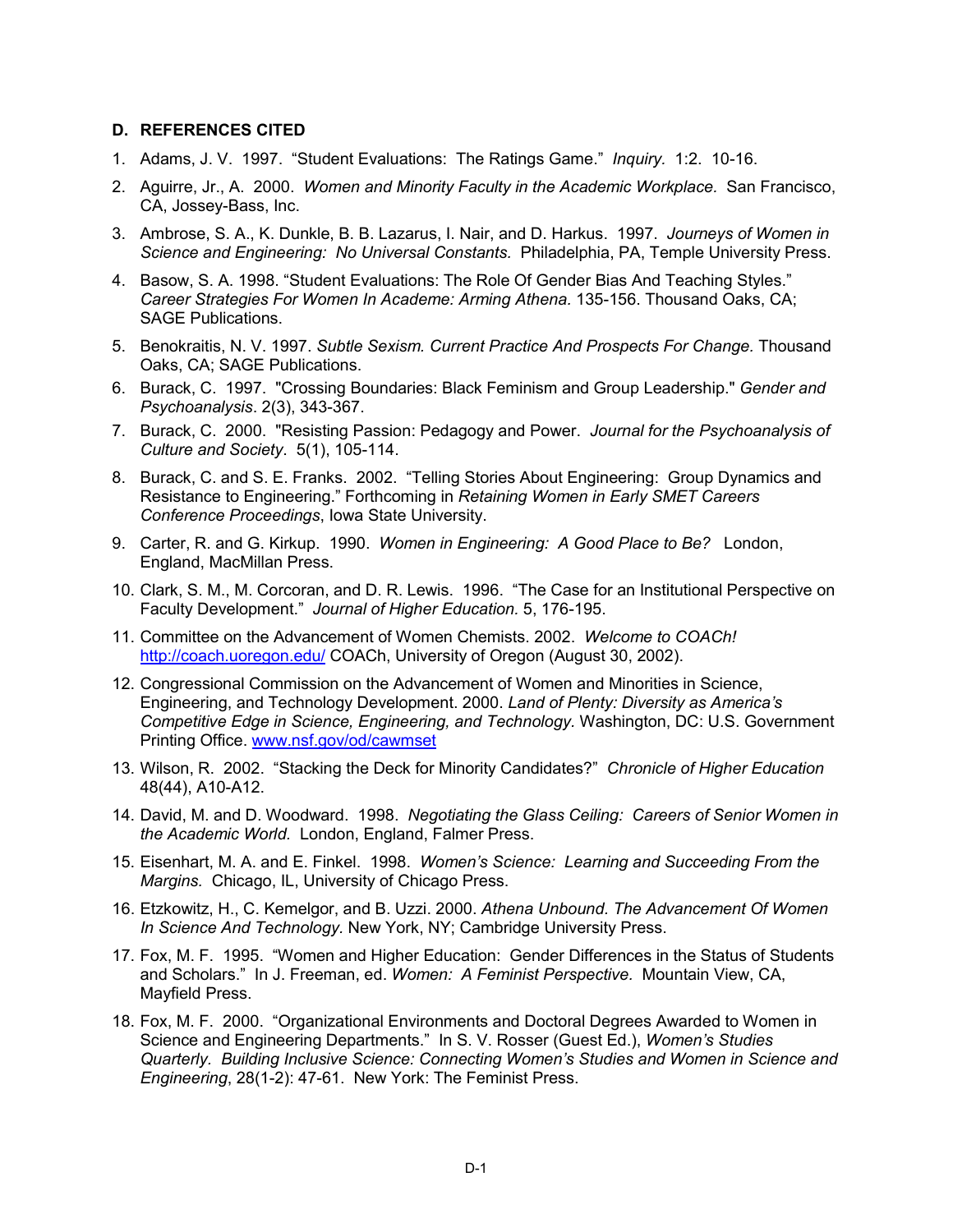- 19. Franks, S. E., S. Arnold, B. Montelone, R. A. Dyer, J. Spears, and D. Takemoto. 2002. "The GROW Project: Establishing a School/University/Industry/Government Network.î *WEPAN 2002 National Conference Proceedings*. http://www.wepan.org/conference\_2002/index.htm
- 20. Gant, G., and K. R. Houston-Philpot. 2001. "Mentoring Partnership Program For Women." *NAMEPA/WEPAN 2001 Joint National Conference, Conference Proceedings:* 11-16.
- 21. Ginorio, A. B., T. Marshall, and L. Breckenridge. 2000. "The Feminist and the Scientist: One and the Same.î In S. V. Rosser (Guest Ed.), *Womenís Studies Quarterly. Building Inclusive Science: Connecting Womenís Studies and Women in Science and Engineering*, 28(1-2): 271- 295. New York: The Feminist Press.
- 22. Johnson, A. 1997. *The Gender Knot: Unraveling Our Patriarchal Legacy*. Philadelphia: Temple University Press.
- 23. Kansas State University. 1998. *Report to the Provost of the Task Force on Issues Facing Women Faculty at Kansas State University*. http://www.ksu.edu/provost/womensis.htm
- 24. Kitts, A. 2001. "Career Selection for Women in Science: Is It Really Hobson's Choice After 30 Years of Progress?î *Association of Women in Science Magazine*, 30(2): 21-22.
- 25. (The) Knight Higher Education Collaborative (September 2001). Gender Intelligence. *Policy Perspectives*, 10(2), 1-9.
- 26. Lazarus, B., L. M. Ritter, and S. A. Ambrose. 2001. *The Womanís Guide to Navigating the PhD in Engineering and Science*. New York: IEEE Press.
- 27. Mannix, M. 2002. "Facing the Problem." *Prism*, 12(2), 18-24.
- 28. Massachusetts Institute of Technology. 1999. *A Study on the Status of Women Faculty in Science at MIT.* Cambridge, MA, Massachusetts Institute of Technology. http://web.mit.edu/fnl/women/women.html
- 29. McIlwee, J S. and J. G. Robinson. 1992. *Women in Engineering: Gender, Power, and Workplace Culture.* Albany, NY, State University of New York Press
- 30. Montelone, B., R. Dyer, and D. Takemoto. 2002. "A Mentoring Program for Women and Minority Faculty Members in the Sciences and Engineering: Effectiveness and Status After Eight Years.î *J. Women Minor. Sci. Engg., s*ubmitted for publication
- 31. National Research Council. 2000. *Women in the Chemical Workforce: A Workshop Report to the Chemical Sciences Roundtable.* Washington, DC, National Academy Press. http://www.nap.edu/books/030907293X/html/
- 32. National Science Foundation. 2000. *Women, Minorities, and Persons With Disabilities in Science and Engineering*. Washington, DC, National Science Foundation.
- 33. Pattatucci, A. 1998. *Women in Science: Meeting Career Challenges.* Thousand Oaks, CA, Sage Press.
- 34. Pearson, Jr., W. 1999. "The Career Patterns of African-American PhD Chemists," a final report submitted to the National Science Foundation. Winston-Salem, NC: Wake Forest University.
- 35. Rayman, P. M. and J. P. Stewart. 2000. "Reaching for Success in Science: Women's Uneven Journey." In S. V. Rosser (Guest Ed.), *Women's Studies Quarterly. Building Inclusive Science: Connecting Womenís Studies and Women in Science and Engineering*, 28(1-2): 13-23. New York: The Feminist Press.
- 36. Reyes, M. D. and J. J. Halcon. 1991. "Practices of the Academy: Barriers to Access for Chicano Academics,î in P. G. Altbach and K. Lomotey, eds., *The Racial Crisis in American Higher Education*, Albany, NY: SUNY Press.